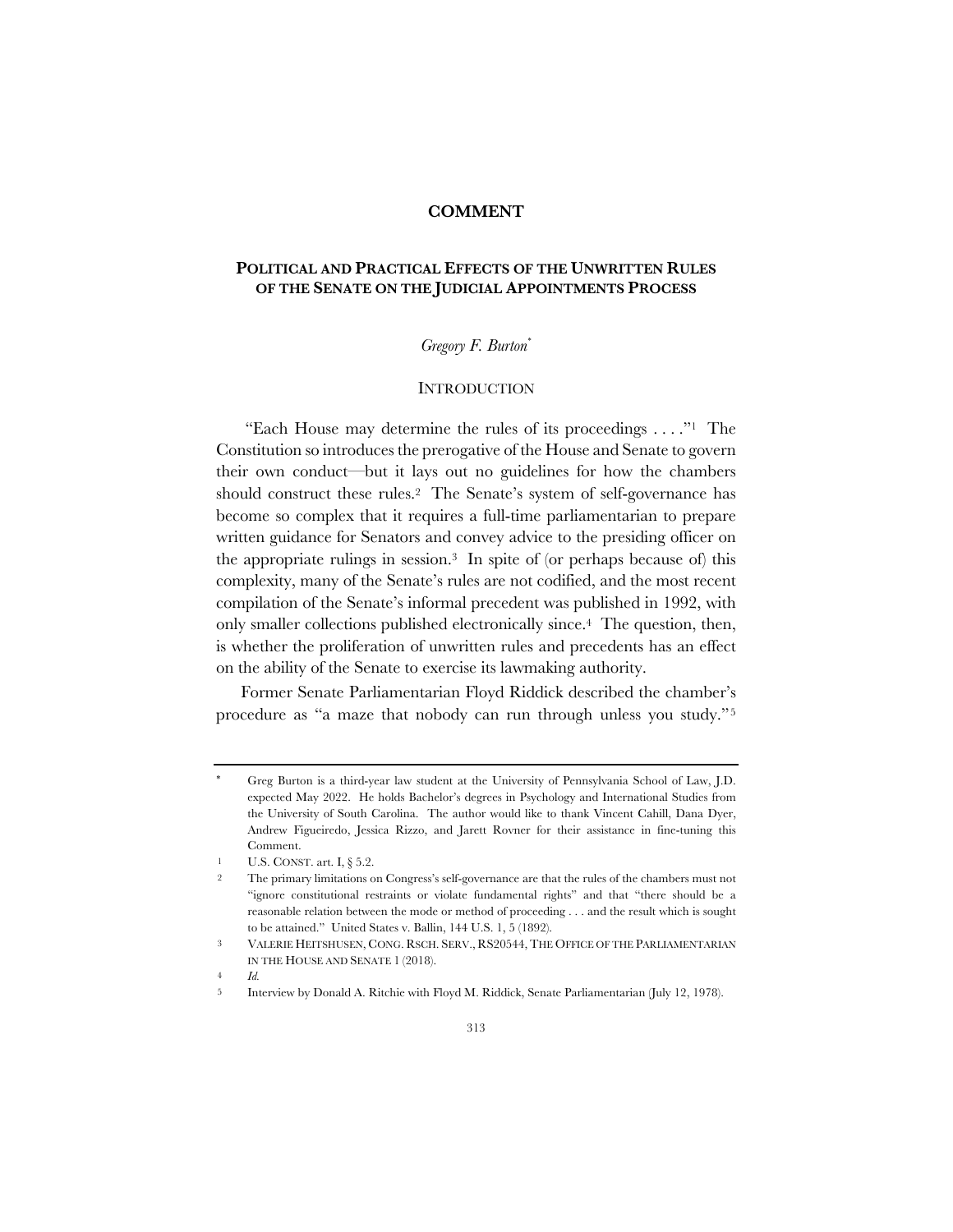Decidedly, Senate procedure is intricate, and the day-to-day function is governed by a mix of Standing Rules, statutory rules, constitutional requirements, standing orders, and informal precedent.6 Among these, the precedents take the largest role. Senators generally adhere to the unwritten rules, but because they are not binding, they can be bent and broken.7 This "procedural looseness" is one of the reasons that the Senate's actions are "especially vulnerable" to obstruction.8

The Senate's constitutional abilities and duties are expansive, but those relating to the confirmation process are not clearly defined.9 The chamber's responsibilities relating to judicial confirmations are sparely described as "Advice and Consent," <sup>10</sup> and the form of that process has changed significantly over the years.<sup>11</sup> To accommodate for the dearth of formal requirements, the Senate and the Executive "developed informal accommodations or arrangements ... with respect to judicial appointments." 12 The outcome of the judicial nomination process thus depends in no small part upon the exercise of these unwritten rules.13

Unwritten rules aren't unique to Congress, and cannot uniformly be described as useful or harmful. Baseball, for instance, is famed for its unwritten rules. Some of them are substantive, and dictate good strategy (for instance, runners are expected not to make the first out of an inning at third base).14 Others are matters of courtesy or deference and shouldn't affect the outcome of a game at all (such as the idea that players shouldn't drive up the score when ahead by a substantial margin).<sup>15</sup> Some are matters of pure

7 Keith Krehbiel, *Unanimous Consent Agreements: Going Along in the Senate*, 48 J. POL. 541, 542 (1986).

<sup>6</sup> James Wallner, *A Beginner's Guide to the Senate's Rules* 1, R Street Policy (Sept. 2017).

<sup>8</sup> John C. Roberts, *Gridlock and Senate Rules*, 88 NOTRE DAME L. REV. 2189, 2191 (2013).

<sup>9</sup> Nat'l Const. Ctr. Staff, *The Constitution and the Cabinet Nomination Process*, NAT'L CONST. CTR. (Feb. 2, 2017), https://constitutioncenter.org/blog/the-constitution-and-the-cabinet-nominationprocess [https://perma.cc/K89C-5YLL].

<sup>10</sup> U.S. CONST. art. II, § 2, cl. 2.

<sup>11</sup> *See* Russell L. Weaver, *"Advice and Consent" in Historical Perspective*, 64 DUKE L.J. 1717, 1730–38 (2015) (summarizing the evolution of the Advice and Consent process).

<sup>12</sup> Michael J. Gerhardt, *Judicial Selection as War*, 36 U.C. DAVIS L. REV. 667, 669 (2003).

<sup>13</sup> *Id.* at 670.

<sup>14</sup> Anthony Castrovince, *A Look at Baseball's 'Unwritten Rule Book'*, MLB (Aug. 18, 2020), https://www.mlb.com/news/the-unwritten-rules-of-baseball [https://perma.cc/9LJZ-6JKJ].

<sup>15</sup> *Id*. (outlining the unwritten rules of baseball); *see* George F. Will, *In Baseball, the Most Valuable Rules Are Unwritten*, SALT LAKE TRIB. (Oct. 30, 2019, 3:17 PM), https://www.sltrib.com/opinion/commentary/2019/10/30/george-f-will-baseball/ [https://perma.cc/D855-9QMR] (arguing for the importance of baseball's rules of courtesy).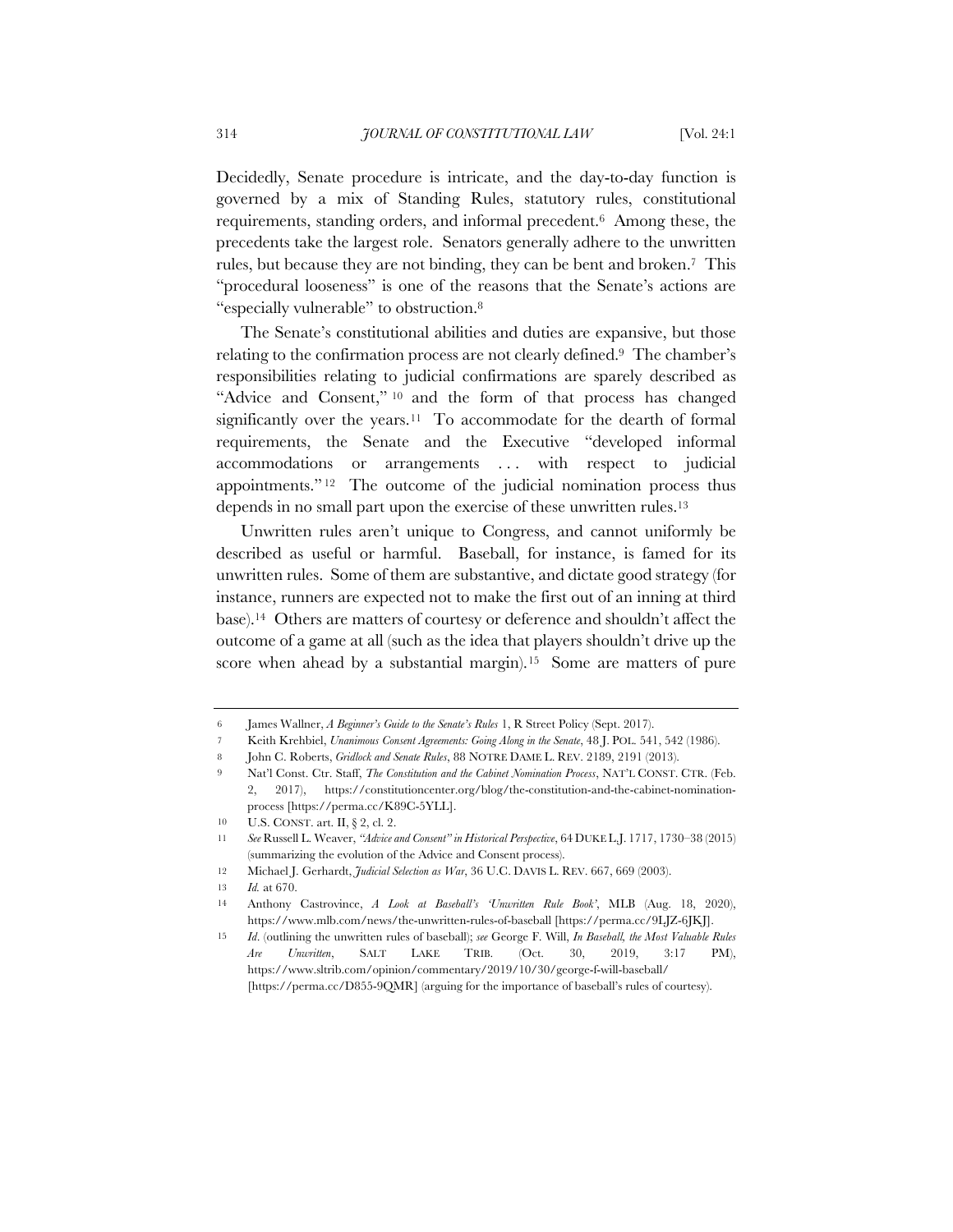tradition or superstition (as with the admonition that no one—spectator, player, or announcer alike—should speak of a perfect game while it is in progress).16 These same categories apply to the Senate's unwritten rules as well.

Just as in baseball, some of the Senate's unwritten rules have no effect on the substance of lawmaking. For many years, Senate tradition dictated that women should not wear pants on the chamber floor.17 This unwritten rule was plainly unrelated to legislation—and sexist to boot—but it lasted until the Clinton presidency.18 Other unwritten rules and traditions are equally tangential to the actual business of the Senate, but have persisted for decades—the requirement that the Senate cafeteria shall always serve bean soup, <sup>19</sup> for instance, or the senators' springtime tradition of Seersucker Thursdays.20 These longstanding requirements and rituals are simply part of the Senate atmosphere, and have evolved out of years of practice.

Not all of the Senate's unwritten rules are so tangential, nor so easy to define. One unwritten rule that has recently gone by the wayside was the tradition that newly elected senators should not speak for weeks—or months, or even years—after their installment, out of deference to senior members and respect for the "apprenticeship" that freshmen were expected to serve.<sup>21</sup>

<sup>16</sup> *See, e.g.*, Dan Tylicki, *Baseball's 25 Biggest Unwritten Rules*, BLEACHER REP. (Apr. 17, 2012), https://bleacherreport.com/articles/1146901-baseballs-25-biggest-unwritten-rules [https://perma.cc/FE9G-N5CH] ("When a pitcher is five-plus innings into a no-hitter or perfect game, then it's common courtesy not to mention it. If you do, it'll end up jinxing it especially if you're a teammate."). A "perfect game" occurs in baseball when a pitcher allows no opposing batters to reach base, retiring every batter in the order that they take the plate. *MLB Miscellany: Rules, Regulations, and Statistics*, MLB.COM, http://mlb.mlb.com/mlb/official\_info/about\_mlb/rules\_regulations.jsp [https://perma.cc/SG6C-D2H3] (last visited Apr. 21, 2021).

<sup>17</sup> *See* Trisha Leigh Zeigenhorn, *The Woman Who Finally Wore Pants onto the Senate Floor – in 1993*, DID YOU KNOW?, https://didyouknowfacts.com/the-woman-who-finally-wore-pants-onto-the-senatefloor-in-1993/ [https://perma.cc/2Z8X-A9Y2] (last visited Oct. 9, 2021) (discussing the unwritten rule that women in the Senate could not wear pants).

<sup>18</sup> *Id*.

<sup>19</sup> Richard A. Baker, TRADITIONS OF THE UNITED STATES SENATE, 6.

<sup>20</sup> *Id.* at 13.

<sup>21</sup> *See* Donald R. Matthews, *The Folkways of the United States Senate: Conformity to Group Norms and Legislative Effectiveness*, 53 AM. POL. SCI. REV. 1064, 1065 (1959) ("[N]ew members are expected to serve an unobtrusive apprenticeship."); Baker, *supra* note 19, at 9 ("From the Senate's earliest days, new members have observed a ritual of remaining silent during floor debates for a period of time depending on the era and the senator. That period once ranged from several months to several years.").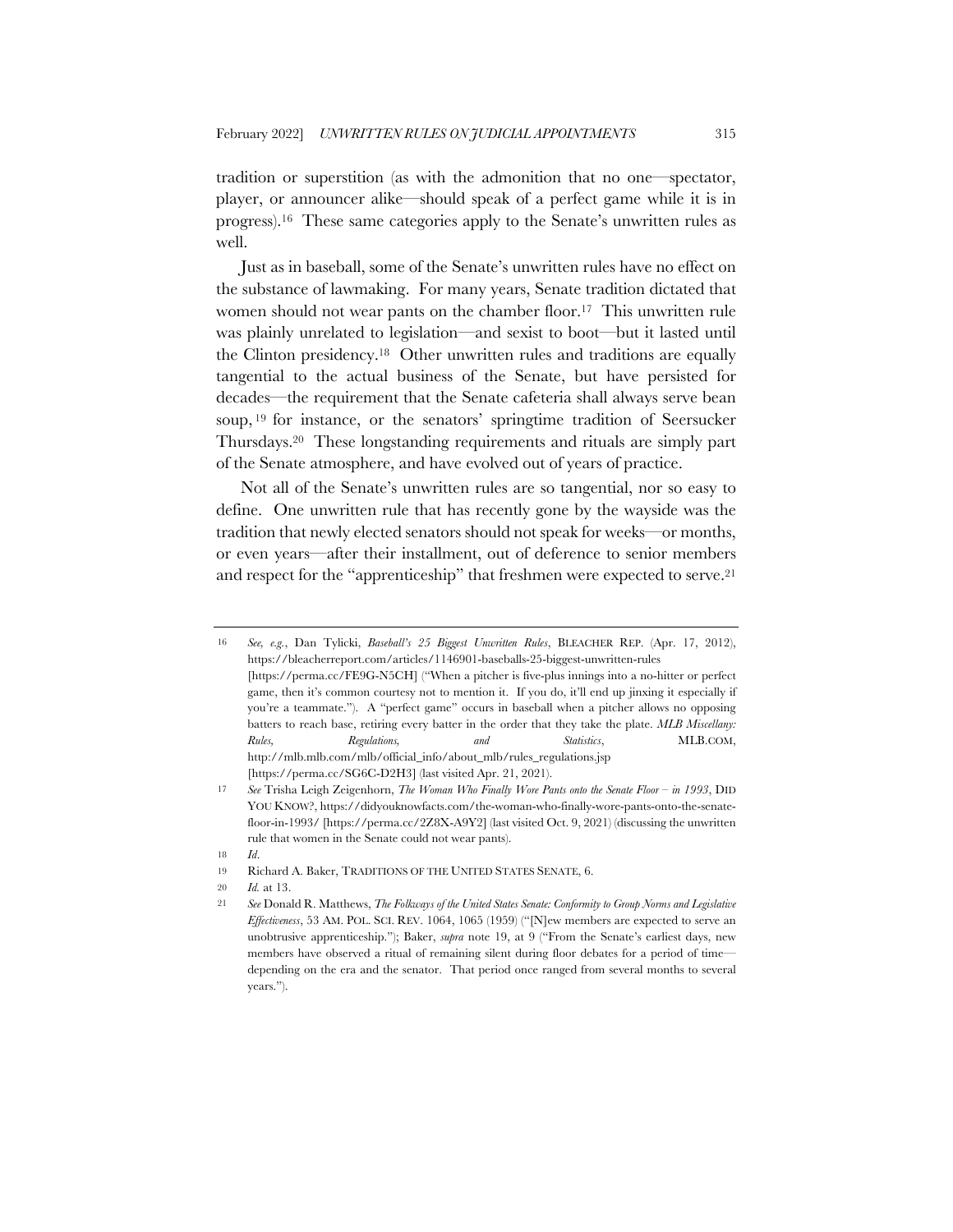This policy was observed for "most of the Senate's existence" but has been largely abandoned since the advent of the 24-hour news cycle because "the electorate wouldn't stand for it."22 Other unwritten rules include the Senate precedents governing recognition in the chamber and the amendment process, and the tradition of "trading votes" to pass legislation.23

Two of the most prominent sets of unwritten rules in the Senate relate to the confirmation processes for federal officers and the judiciary—thus implicating two or even three branches of government rather than just one. The first of these is the unwritten rule of Senatorial Courtesy, under which the Senate defers to a senator who objects to a nominee for federal office in her home state.<sup>24</sup> The related practice of sending out "blue slips" in the Judiciary Committee to gauge home-state senators' support is also not subject to a formal rule.<sup>25</sup> The second unwritten rule affecting multiple branches is a practice—often called the Thurmond Rule—under which nominees for federal courts may or may not be considered after an indeterminate point in the Presidential election cycle.26 The effect of these rules is significant, as they pertain not only to the Senate's constitutional duties, but to the Executive and the Judiciary's duties as well.<sup>27</sup>

In Part I, I summarize the historical practices of senatorial courtesy, blueslipping, and the so-called Thurmond Rule. In Part II, I examine the effects of adherence to, and departure from, these unwritten rules. In particular, the examination focuses on the political consequences faced by senators and

<sup>22</sup> Baker, *supra* note 19, at 9. The once-ubiquitous practice of quiet "apprenticeship" has more recently been observed to varying degrees by individual senators, with some freshmen becoming high-profile and vocal while others "mov[e] into hunker-down mode" after being sworn in. Carl Hulse, *New Senators' Goals May Be Shaped by Their Styles*, N.Y. TIMES (Feb. 25, 2011), https://www.nytimes.com/2011/02/26/us/politics/26senate.html [https://perma.cc/9YGC-WCD4].

<sup>23</sup> Wallner, *supra* note 6.

<sup>24</sup> Oscar S. Cox, *Senatorial Courtesy*, 1 OP. OFF. LEGAL COUNSEL 88, 88 (2013).

<sup>25</sup> MICHAEL A. SOLLENBERGER, CONG. RSCH. SERV., RS21674, THE BLUE-SLIP PROCESS IN THE SENATE COMMITTEE ON THE JUDICIARY: BACKGROUND, ISSUES, AND OPINIONS 2 (2003).

<sup>26</sup> Carl Tobias, *Transforming the "Thurmond Rule" in 2016*, 66 EMORY L.J. ONLINE 2001, 2001 (2016); *see* Mary Kay Linge, *McConnell Dismisses "Biden Rule" for SCOTUS Nominee as GOP Controls Senate, WH*, N.Y. POST (Sept. 19, 2020, 6:07 PM), https://nypost.com/2020/09/19/mitch-mcconnelldismisses-biden-rule-for-scotus-nominee/ [https://perma.cc/HE26-B2BQ] (referring to the rule as the "Biden Rule" in the context of a Supreme Court nomination).

<sup>27</sup> Because the Executive has the duty of nomination, the role of the President in this process is significant. No less is the effect on the Judiciary, because the composition of that branch is directly affected by the process's outcome—if the Senate rejects or fails to consider a nominee, that nominee cannot take the bench (setting aside the possibility of recess appointment).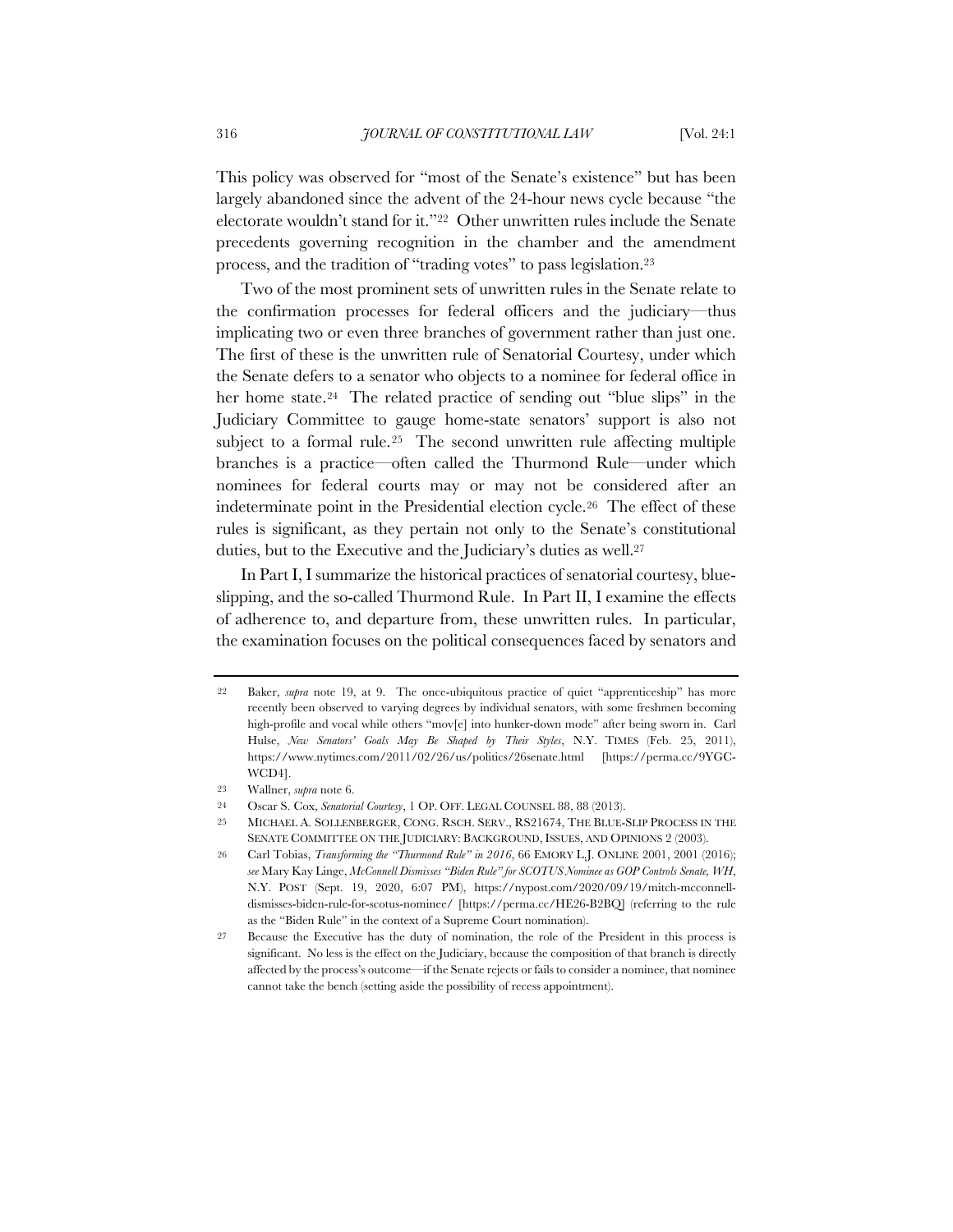the practical effects of the rules on lawmaking. Part III addresses the question of whether the continued existence of these unwritten rules is desirable, in light of the constitutional duties and practical needs of the Senate. I conclude that the proliferation of unwritten rules creates too many questions and complications to be encouraged. Finally, Part IV summarizes the options available to address these unwritten rules. I explain why judicial intervention is possible but unlikely, and address two different methods of legislative reform—codification and abrogation.

# I. THE HISTORY OF UNWRITTEN RULES

# *A. Senatorial Courtesy and the "Blue Slip" Process*

One of the oldest of the Senate's informal rules is senatorial courtesy. Senatorial courtesy is a longstanding tradition that has persisted from the first Congress through to the present day.28 The tradition is more than the mere nicety its name suggests. It is not a set of rules for politeness observed on the Senate floor, but rather a means by which, through unilateral objection, a Senator may scuttle the nomination of a certain person to federal office.<sup>29</sup> While most often applied to appointments in the objecting senator's home state, the reach of senatorial courtesy has at times been broader.<sup>30</sup>

The custom can be traced to the 1789 nomination of Benjamin Fishbourn by President Washington for a naval post in Savannah, Georgia, which was opposed on the grounds of "nothing of consequence but personal invective and abuse" by James Gunn, one of Georgia's senators.31 However

<sup>28</sup> *See, e.g.*, Charlene Bickford, *Setting Precedent: The First Senate and President Washington Struggle to Define "Advice and Consent*,*"* 7 FED. HIST. 1, 6 (2015) (tracing senatorial courtesy to 1789); *"Personally Obnoxious"?: Senatorial "Courtesy" and Judicial Nominations*, 33 A.B.A. J. 805, 805 (1947) (addressing questions about the application of senatorial courtesy in 1947); Cox, *supra* note 24 (addressing questions about the application of senatorial courtesy in 2013).

<sup>29</sup> Cox, *supra* note 24, at 88.

<sup>30</sup> *See* Jason Eric Sharp, *Restoring the Constitutional Formula to the Federal Judicial Appointment Process: Taking the Vice out of "Advice and Consent*,*"* 26 U. ARK. LITTLE ROCK L. REV. 747 (2004) (noting that the role of senatorial courtesy is sometimes considered to extend beyond home-state offices such as the District Courts). As I will address in later sections, the exact contours of senatorial courtesy are not agreed upon.

<sup>31</sup> Bickford, *supra* note 28, at 10. Fishbourn had replaced Ruben Wilkinson in the role, and Wilkinson intended to request reappointment with the support of Sen. Gunn, in whose election Wilkinson had been instrumental. *Id.* at 7. After attempts to "avoid or conceal" an outright objection to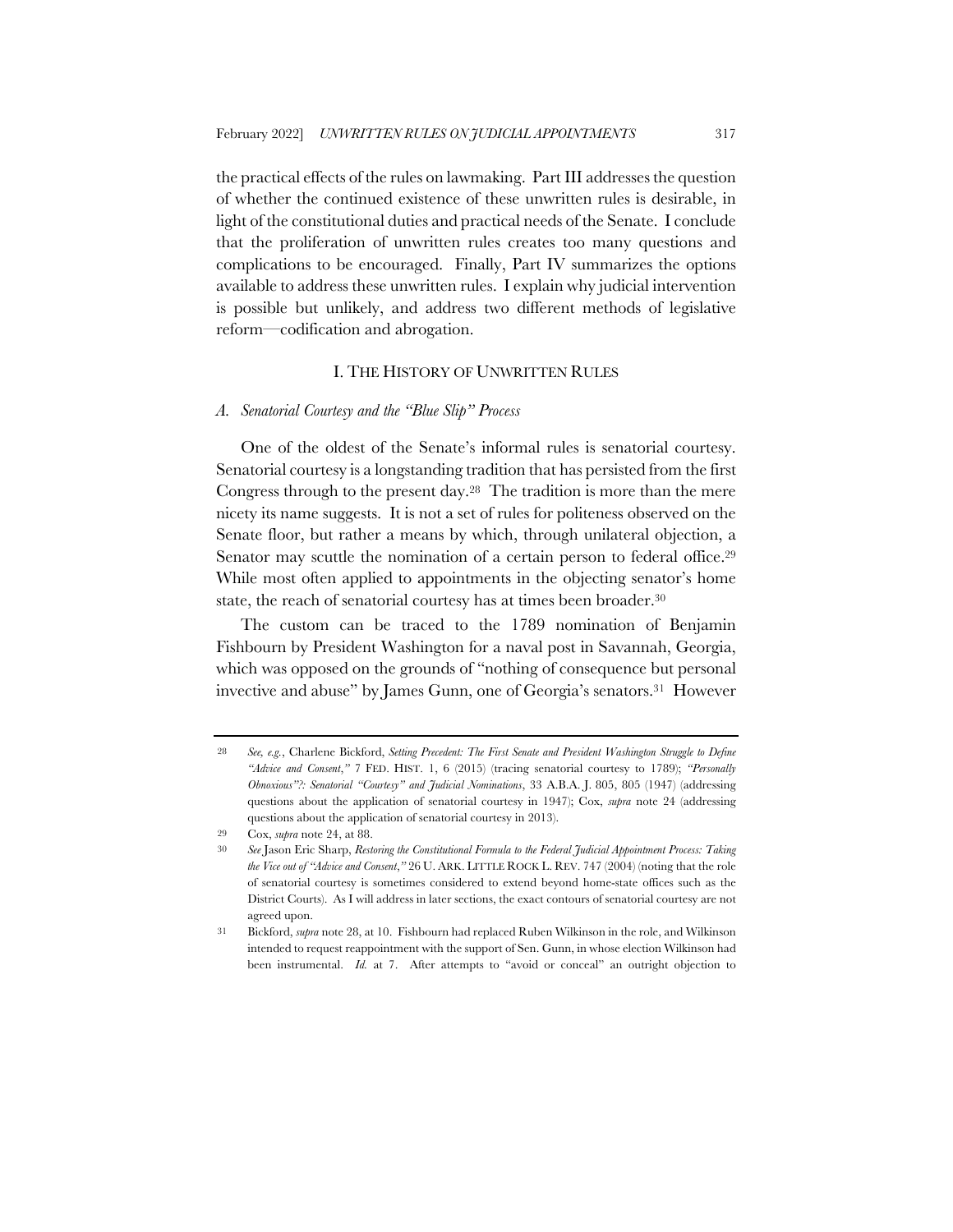flimsy the grounds, they were sufficient to defeat the nomination, and the incident is cited as the origin of senatorial courtesy. 32 The rejection of Fishbourn set a precedent that remains in effect—that the entire Senate would, on occasion, accede to a single senator's objection in rejecting a nominee.33

Because the rule is unwritten,34 the exact limits of the power held by senatorial courtesy are not clearly defined.35 Generally, the rule applies where "a President nominates someone for a federal office within a state, without consulting the senator or senators of the President's party from that state," and, if honored, results in rejection of the nominee at a home-state senator's request.36 The form of the objection is no more developed now than it was when Senator Gunn objected in 1789—traditionally the homestate senator who wishes to defeat a nomination need only state that the nominee is "personally obnoxious" to her.37 Senators disagree as to whether further grounds are necessary,38 but generally concur that the home-state senators' preferences should be honored with regard to local offices.<sup>39</sup> This is not to say that the objection will *always* be honored, even for such offices, because the informal nature of the rule allows the Senate to proceed over an objection.40

Fishbourn's nomination, Gunn rose to make an objection on the floor which was described later as "false, [m]alignant, and invidious" and "an illiberal attack upon [Fishbourn's] [c]haracter." *Id.* at 7, 11.

<sup>32</sup> *Id.* at 6.

<sup>33</sup> *Id.* at 12.

<sup>34</sup> *See* Cox, *supra* note 24, at 88 (2013) ("The custom known as 'senatorial courtesy' is not a formal rule of the Senate, and is not included in the published rules of that body.").

<sup>35</sup> *Compare id.* at 91 (noting that "most, if not all" instances where a nominee to the Supreme Court was objected to under senatorial courtesy were rejected "based on considerations independent of the objection so raised"), *with* Sharp, *supra* note 30, at 756 ("Although primarily a tool for the consideration of nominations of district judges, the practice of senatorial courtesy accounts, at least partially, for the rejection of several nominations to the Supreme Court.").

<sup>36</sup> RONALD D. ROTUNDA & JOHN E. NOWAK, 2TREATISE ON CONSTITUTIONAL LAW: SUBSTANCE AND PROCEDURE § 9.7(b)(iii) (2012).

<sup>37</sup> BETSY PALMER, CONG. RSCH. SERV., RL31948, EVOLUTION OF THE SENATE'S ROLE IN THE NOMINATION AND CONFIRMATION PROCESS: A BRIEF HISTORY 7 (2008).

<sup>38</sup> *Id.*; *see also "Personally Obnoxious"?: Senatorial "Courtesy" and Judicial Nominations*, *supra* note 28, at 806 (debating whether the "personally obnoxious" objection should be honored).

<sup>39</sup> Cox*, supra* note 24, at 88.

<sup>40</sup> *See* PALMER, *supra* note 37, at 8 (referencing a 1938 case in which a nominee was confirmed over the home-state senator's objection); ROTUNDA & NOWAK, *supra* note 36, at § 9.7(b)(iii) n.17 ("[O]ther senators have refused to extend the courtesy to a senator who 'had on numerous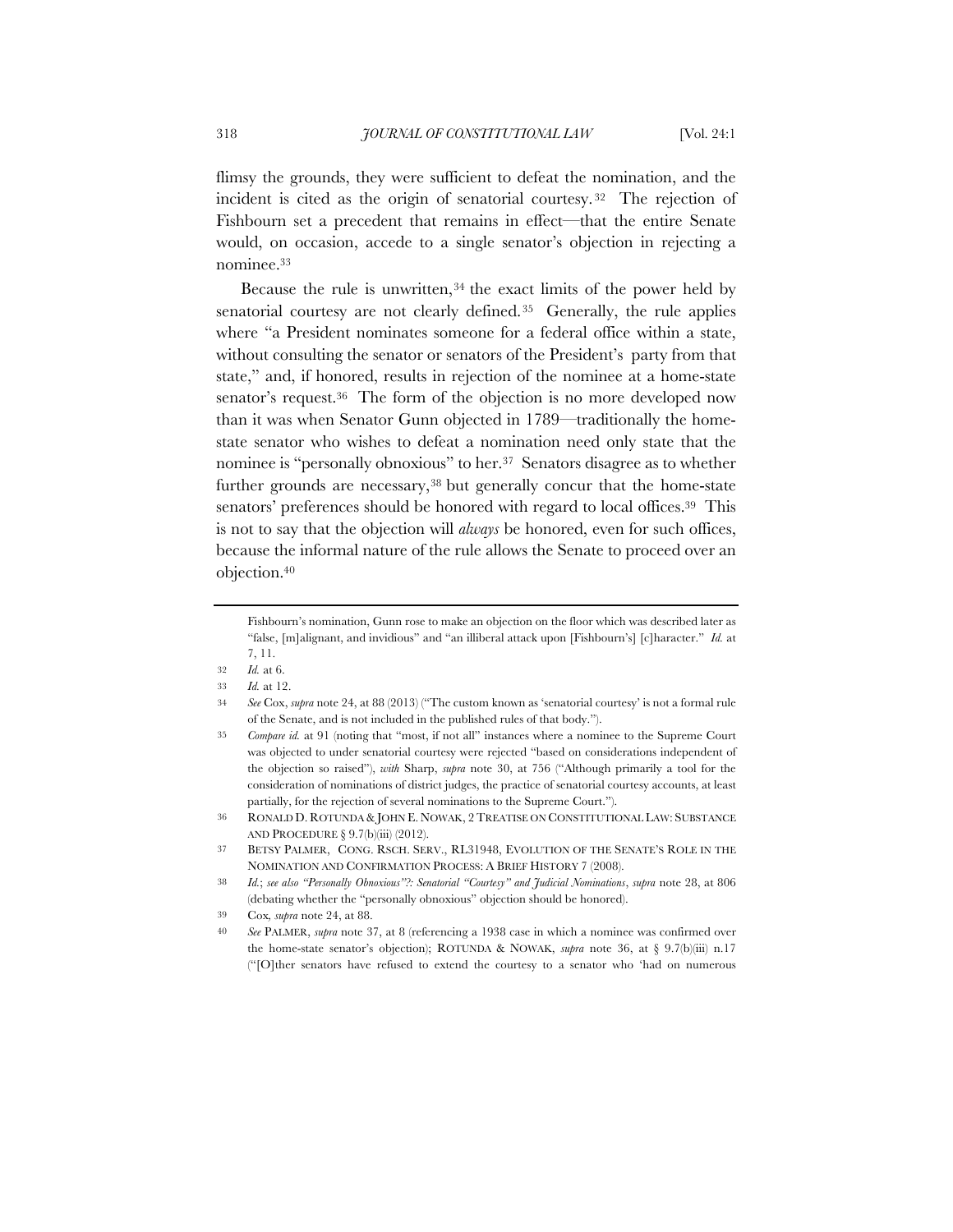Closely tied to senatorial courtesy is the "blue slip" process, which is limited to judicial nominees. "Blue-slipping" is a Judiciary Committee procedure "along the same lines" as senatorial courtesy.41 The Judiciary Chair "seeks the assessment of nominees from home-state Senators" by issuing a blue sheet of paper, which may be returned with a positive or negative recommendation, or withheld entirely.42 The process is subject to alteration in every new Congress, because the Judiciary Chair has "discretion to change the policy when deemed necessary."43 The chairperson has total control over the blue slip's effect, and determines how much weight a senator's recommendation will be given.<sup>44</sup> As with the broader custom of senatorial courtesy, the blue slip process "is not a formal part of the Judiciary Committee's rules."45 If the chair chooses to adhere to the usual blue slip policy, she will generally table the nomination "rather than allowing the nomination to proceed to a full Senate vote likely to fail."46 In essence, the Judiciary Committee's blue slip process serves to predict whether senatorial courtesy will be exercised, and to kill the nomination at the committee stage if that is the case.

### *B. The "Thurmond Rule"*

While senatorial courtesy has a long tradition of practice in the Senate, the so-called Thurmond Rule is a far more recent development.47 The Rule, which is often traced to Strom Thurmond's leadership in the Judiciary Committee, holds that the Senate should stop its confirmation process for judicial nominations at some point in presidential election years. 48 Of course, the Thurmond Rule is not a "rule" at all, in the colloquial sense; it is

occasions shown marked discourtesy to his colleagues.'" (quoting J. Harris, THE ADVICE AND CONSENT OF THE SENATE, 224–25 (1953))).

<sup>41</sup> *supra* note 37, at 4. Essentially, just as with senatorial courtesy, blue-slips can prevent the confirmation of a judicial nominee based on the objection of a single senator.

<sup>42</sup> SOLLENBERGER, *supra* note 25, at 1. Blue-slipping evolved out of senatorial courtesy, and has been referred to as an "institutionalized" form of the practice. *Id.* at 3.

<sup>43</sup> *Id.* at 13.

<sup>44</sup> PALMER, *supra* note 37, at 9.

<sup>45</sup> *Id.*

<sup>46</sup> Sharp, *supra* note 30, at 755.

<sup>47</sup> *See* Tobias, *supra* note 26, at 2002 (dating the Thurmond Rule to 1980).

<sup>48</sup> Russell Wheeler, *The "Thurmond Rule" and Other Advice and Consent Myths*, BROOKINGS INST. (May 25, 2016), https://www.brookings.edu/blog/fixgov/2016/05/25/the-thurmond-rule-and-otheradvice-and-consent-myths/ [https://perma.cc/TT8Z-B2T6].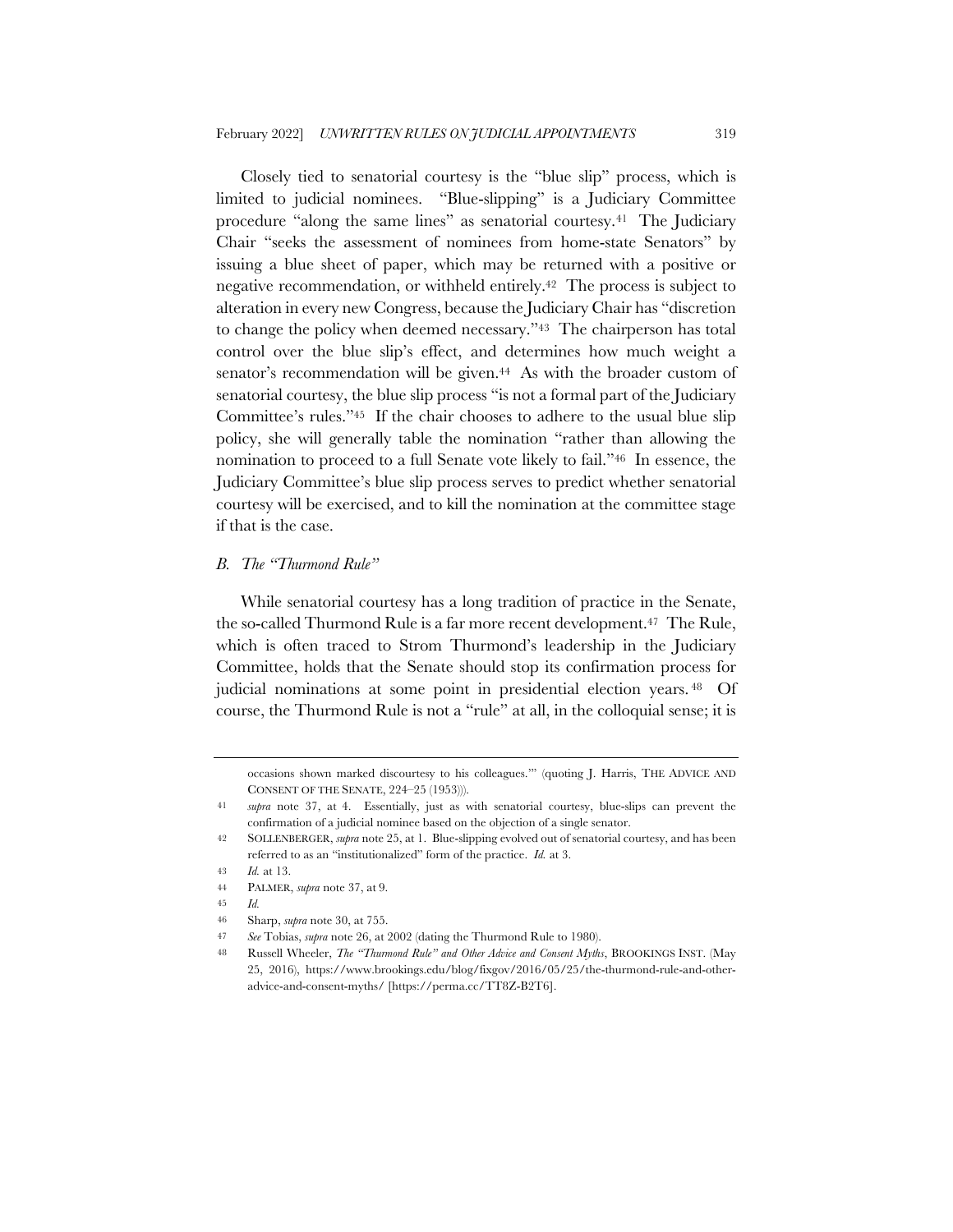a "peculiar tradition—*not* a statute or even a powerful dictate, like Senate rules, which bind members."49 While it has been invoked several times since its 1980s origin, <sup>50</sup> there is no consensus on the Rule's existence, <sup>51</sup> application,52 or even its name.53

The Thurmond Rule is not selective in the way that senatorial courtesy and the blue slip process are. While senatorial courtesy allows individual senators to block individual nominees, the Thurmond Rule allows the Judiciary Chair to block *all* nominees at a time that he or she sees fit during the election year.54 Some "consensus" nominees may be excepted from the Rule, but generally the Rule is taken to apply to all lifetime appointments.55

The Thurmond Rule normally sees use in two scenarios. First, when the majority in the Senate does not control the White House and refuses to advance nominees based on the possibility that its party may win the presidency.56 Second, when the majority party *does* control the White House

<sup>49</sup> Tobias, *supra* note 26, at 2001.

<sup>50</sup> *See, e.g.*, Martin Schram, *Dems, GOP Reverse Roles on Court Picks*, BOSTON HERALD (Nov. 18, 2018, 12:00 AM), https://www.bostonherald.com/2016/02/19/schram-dems-gop-reverse-roles-oncourt-picks [https://perma.cc/E64M-62DA] (explaining the rule's invocation and opposition in 2008 and 2016); Letter from Sen. Patrick Leahy, Chairman, Senate Judiciary Comm., to George W. Bush, President of the United States (Mar. 20, 2008) (invoking the Rule in 2008).

<sup>51</sup> *See* Mitch McConnell, *Protecting American Justice: Ensuring Confirmation of Qualified Judicial Nominees*, Remarks Before the Senate Republican Conference, C-SPAN, at 01:07:15 (July 14, 2008), https://www.c-span.org/video/?206379-1/judicial-confirmation-process&start=1832 ("[T]here is no Thurmond Rule.").

<sup>52</sup> *See* DENIS STEVEN RUTKUS & KEVIN M. SCOTT, CONG. RSCH. SERV., RL34615, NOMINATION AND CONFIRMATION OF LOWER FEDERAL COURT JUDGES IN PRESIDENTIAL ELECTION YEARS 36 (2008) (observing that the date of the final judicial confirmation has not been consistent among the presidential election years since the Thurmond Rule was announced).

<sup>53</sup> The "Thurmond Rule" has been referred to by at least three different names, including the McConnell Rule and the Biden Rule. *See* Linge*, supra* note 26 (referring to the Rule as the "Biden Rule" in the context of a Supreme Court nomination); *see also* Gary Martin, *McConnell Rule? Biden Rule? The Politics Behind This Supreme Court Pick*, LAS VEGAS REV.–J. (Sept. 26, 2020, 7:21 AM), https://www.reviewjournal.com/news/politics-and-government/mcconnell-rule-biden-rule-thepolitics-behind-this-supreme-court-pick-2130400 [https://perma.cc/6K5L-KDA6] (referring to the Rule alternatively as the Biden Rule or the McConnell Rule).

<sup>54</sup> *See* Earle, *supra* note 68 (discussing the Judiciary Committee's role in exercising the Rule).

<sup>55</sup> RUTKUS &SCOTT, *supra* note 52, at 9–10 ("Over time, Senator Thurmond and Republican leaders refined their use and practices under the rule to prevent the consideration of lifetime judicial appointments in the last year of a Presidency [unless the nominees under consideration were] consensus nominees."(quoting 108 CONG. REC. 16,974 (2004) (statement of Sen. Leahy))).

<sup>56</sup> RUTKUS & SCOTT, *supra* note 52, at 9–10 (explaining that Senator Patrick Leahy invoked the Thurmond Rule when the Democratic Party controlled the Senate and President George W. Bush was in the White House).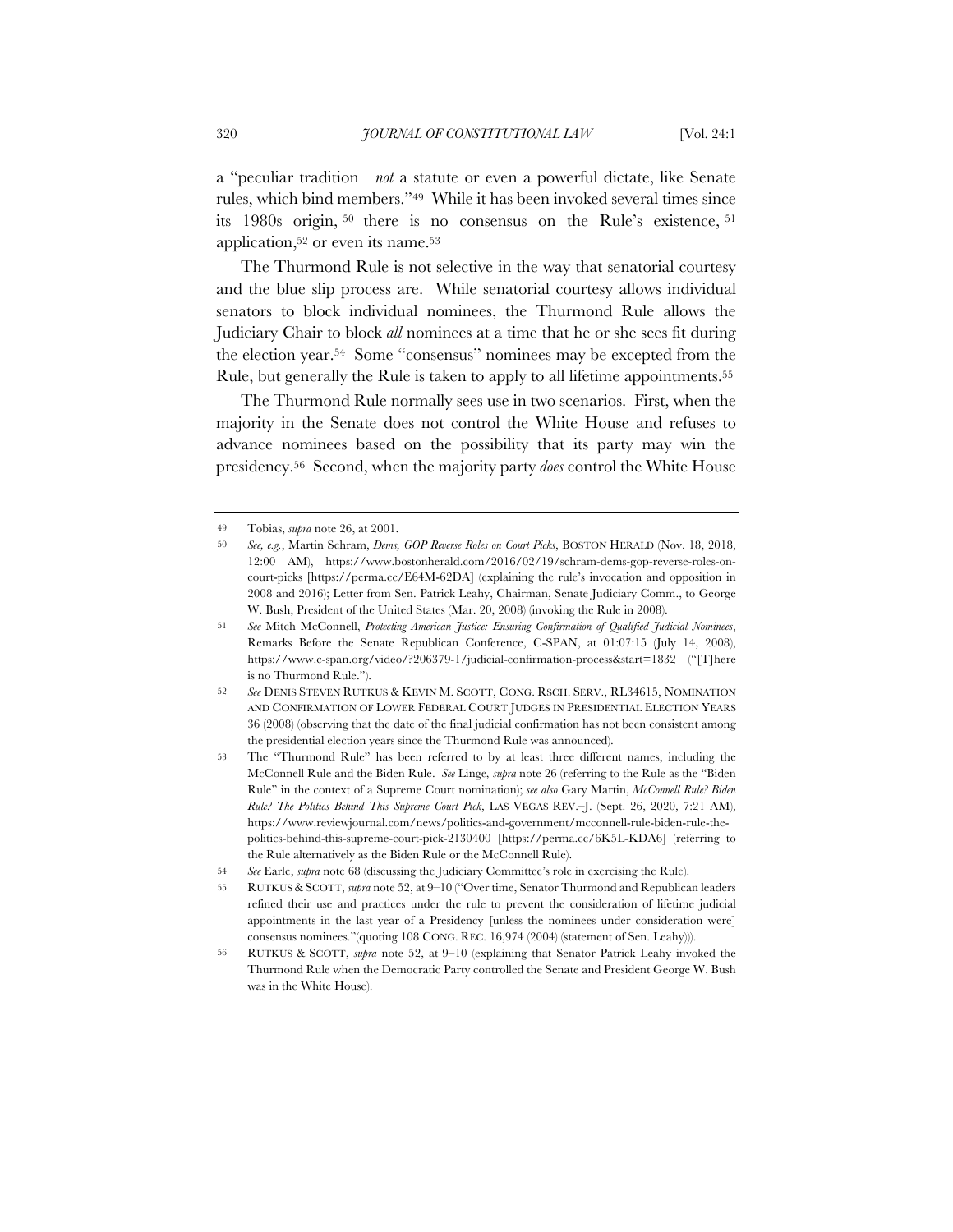and the *minority* party demands that it cease confirmations, purportedly so that the electorate may have a say in the filling of those vacancies.57

### II. THE EFFECTS OF ADHERENCE AND DEPARTURE

While the rules discussed here are unwritten, they are not inconsequential. Unwritten rules have both political and practical effects. The political effects, as discussed here, are those imposed by others in the system to punish defection or encourage adherence to the rules. The practical effects—such as confusion, uncertainty, or delay—are those that the enforcement of the rules themselves create, often by nature of being unwritten.

It is helpful to revisit the unwritten rules of baseball to demonstrate the distinction. Many of baseball's unwritten rules have "political" consequences. Sometimes rules will be enforced by criticism to the media or a scolding from the team manager.58 Other times, the enforcement may be physical—players are known, or even expected, to retaliate for rule breaking with "vigilante ramifications" like hitting violators with pitches or initiating brawls with the opposing team. 59 These both fall into the category of "political" effects—the politics of the system being played out by its members.

On the other hand, the fact that baseball has so many unwritten rules has led to practical effects as well. Players don't always know which rules will be enforced; the rules that a veteran holds sacred may be unknown to a rookie, and players from different backgrounds have different concepts of violations

<sup>57</sup> *See id*. (noting that Senator Strom Thurmond's request to stop confirmations came when the Republican Party was in the minority and President Jimmy Carter was in office).

<sup>58</sup> *See* Greg Kristan, *Unwritten Rules in Baseball*, STADIUM REVS., https://thestadiumreviews.com/resources/unwritten-rules-in-baseball/ [https://perma.cc/AS5X-2C6N] (noting the threat of a "talking to by the manager" for a rookie who breaks the unwritten rules of pitching etiquette); Katherine Acquavella, *Fernando Tatis Jr.'s Grand Slam on 3-0 Count Angers Rangers and Sparks Talk over Baseball's Unwritten Rules*, CBS SPORTS (Aug. 19, 2020, 11:34 AM), https://www.cbssports.com/mlb/news/Fernando-tatis-jr-s-grandslam-on-3-0-count-angers-rangers-and-sparks-talk-over-baseballs-unwritten-rules/ [https://perma.cc/V2UT-SH92] (discussing an instance in which both the opposing manager and

a player's own manager criticized the violation of an unwritten rule to reporters).

<sup>59</sup> *See* Tim Kurkjian, *The Unwritten Canon, Revealed*, ESPN, http://espn.com/espn/print?id=10964445 [https://perma.cc/R9UP-N92Y] (last visited Oct. 9, 2021) (describing "drilling" and brawling as enduring punishments for violation of baseball's unwritten rules). Kurkjian puts the consequences of rule breaking bluntly: "If you disrespect [a player], their team or the game, you will pay, often with something in the ribs at 90 mph." *Id.* at 2.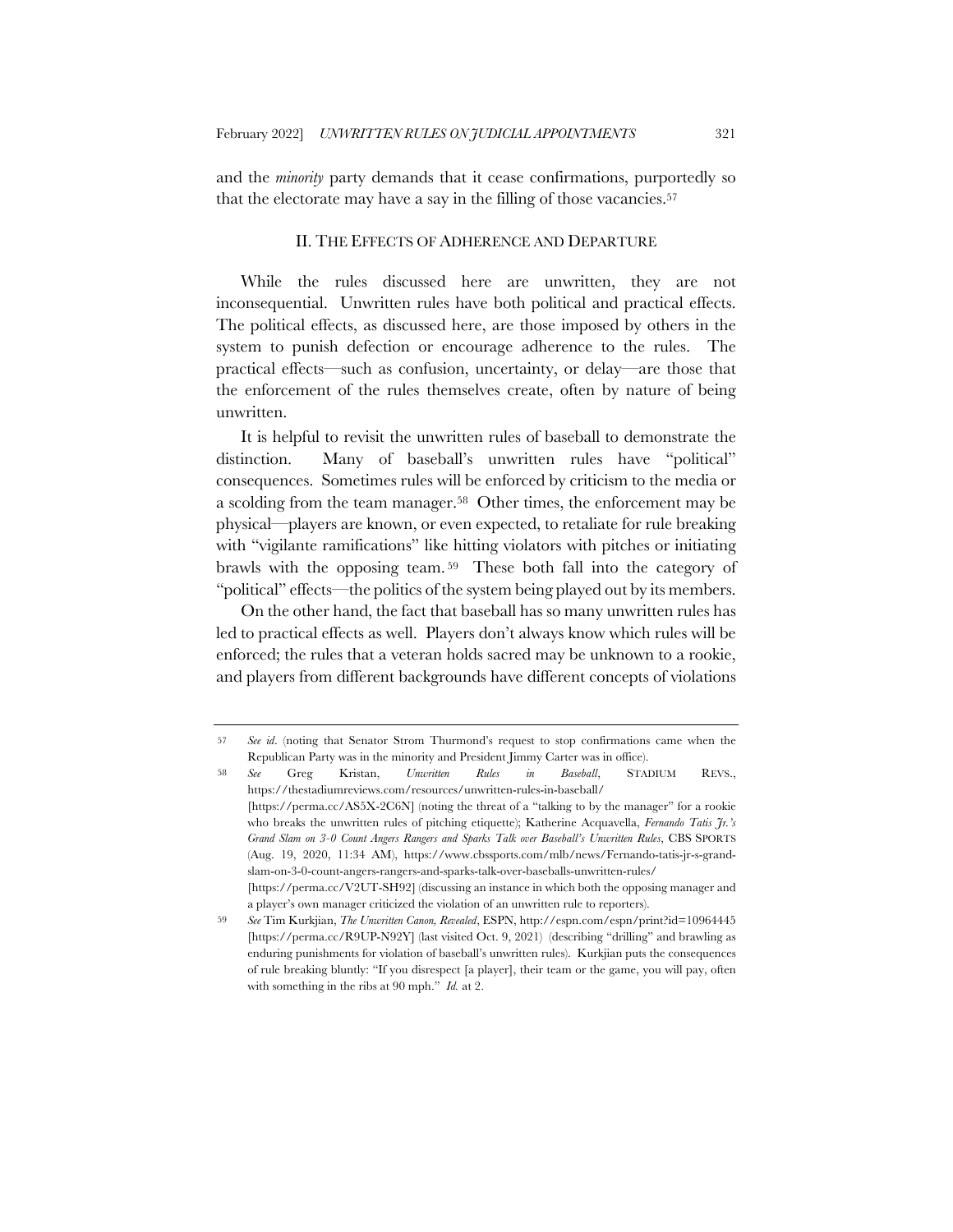and their appropriate punishments. 60 This means that the way that baseball's unwritten rules play out may change wildly from one series to the next.

The same effects apply in the Senate. An example can be seen in the now-defunct "no pants" rule for women in the Senate. Politically, this unwritten rule was enforced by the "audible gasps" of colleagues and the Senate doorkeepers' refusal to admit those who didn't satisfy the dress code.<sup>61</sup> Practically, it was a source of confusion, because different doorkeepers observed different rules, and requests for a written dress code were rebuffed.62 These effects do not have the same legislative importance—or constitutional impact—as those surrounding appointments, but they are typical of the Senate's unwritten rules.

Politically, the actors who refuse to abide by the unwritten rules of the judicial appointments process may see their agendas stymied, their political power diminished, and their efforts at future cooperation rebuffed. 63 Practically, each of the rules addressed has numerous consequences. Senatorial courtesy, for instance, changes the bargaining strategies of the various parties involved in the nomination-confirmation process.64 One of

<sup>60</sup> *Id.*

<sup>61</sup> *See The Evolution of the Pantsuit: A Debate that Continues, One Leg at a Time*, WASH. POST, https://www.washingtonpost.com/archive/politics/2002/06/05/the-evolution-of-the-pantsuit-adebate-that-continues-one-leg-at-a-time/53931c05-19ce-4372-b40a-9ee7ec6bf716/ [https://perma.cc/QTB2-UUKX] (last visited Oct. 3, 2021) (discussing how trousers were not

initially "commonplace female attire in the offices of Washington"); Zeigenhorn, *supra* note 17 ("Though, again, it was not an official or written rule, the Senate employed 'doorkeepers' that decided who did and did not look appropriate to appear.").

<sup>62</sup> Zeigenhorn, *supra* note 17.

<sup>63</sup> *See, e.g.*, *Informal Practices of Congress*, UNIV. OF GRONINGEN, http://www.let.rug.nl/usa/outlines/government-1991/the-legislative-branch-the-reach-ofcongress/informal-practices-of-congress.php [https://perma.cc/5AKC-78UH] (last visited Oct. 9, 2021) ("Those [Senators] who conform to the[] informal rules are more likely to be appointed to prestigious committees[,] or at least to committees that affect the interests of a significant portion of their constituents."); Gerhardt, *Judicial Selection as War*, *supra* note 12, at 669-70 ("Hostilities break out in the process for selecting lower court judges . . . . when the President, senators, and/or nominees violate some long-standing practices or expectations."); Michael J. Gerhardt, *Norm Theory and the Future of the Federal Appointments Process*, 50 DUKE L.J. 1687, 1688 (2001) [hereinafter *Norm Theory*] ("[P]olitical leaders' compliance with and manipulation of norms can facilitate the fulfillment of personal or party agendas on federal appointments.").

<sup>64</sup> *See* Sharp, *supra* note 30, at 775 ("[S]enators from the state housing [a] district court vacancy are likely to be more familiar than the President with potential nominees . . . . The President potentially has less interest in spending the political capital needed to overcome an objecting home-state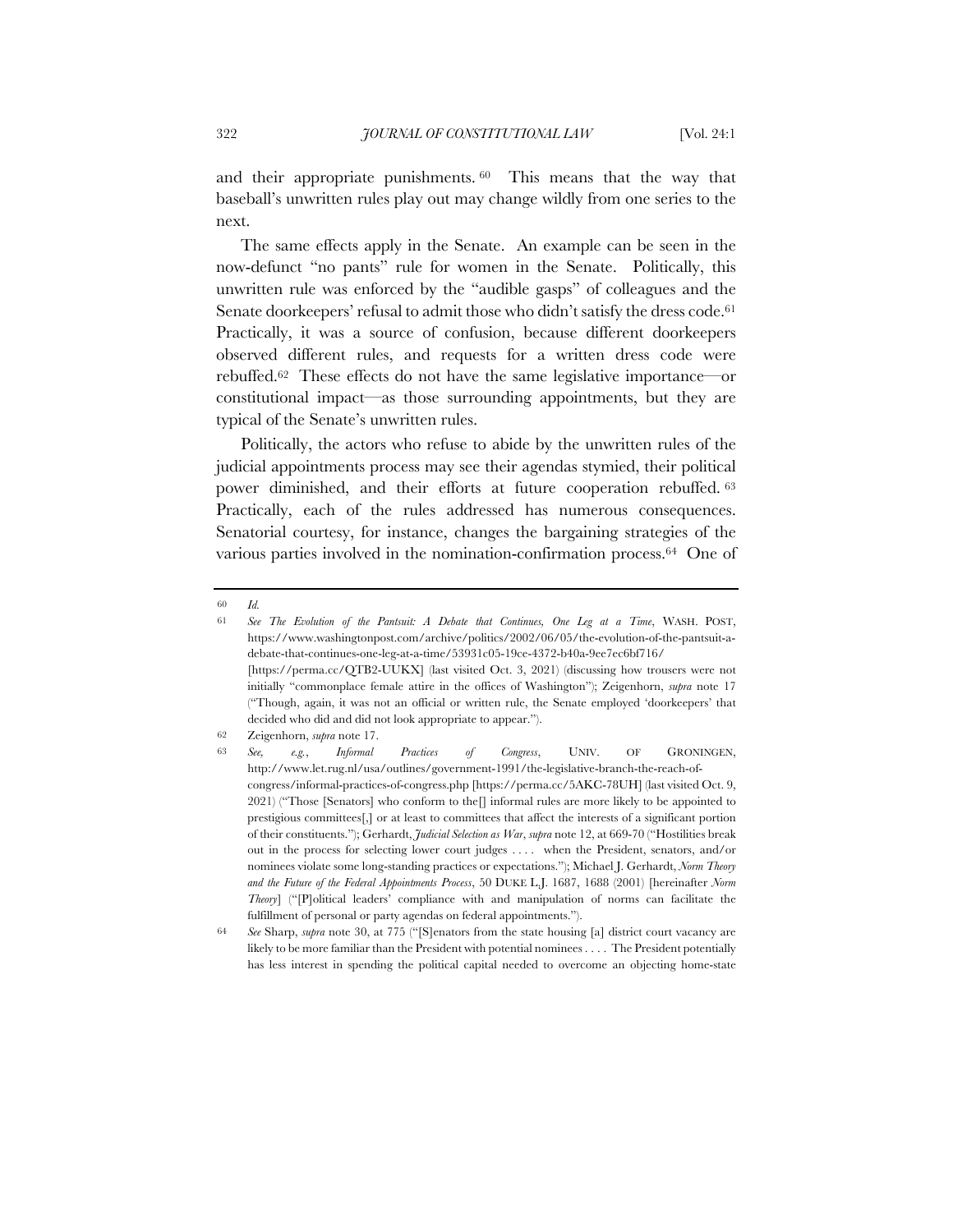Thurmond Rule's effects is direct—it keeps *any* judges off the bench until the election of a new administration. It has also been argued, though, that the Thurmond Rule's impact extends past that to judges who are confirmed under circumstances in which the Rule should seemingly have enforced, and creates an "aura of illegitimacy" around their tenure.65 The desirability of the unwritten rules (discussed in Part III) hinges on these political and practical effects.

#### *A. Political Effects*

In a political sense, adherence to the unwritten rules of judicial appointments is a safer strategy than defection.<sup>66</sup> Adherence can lead to increased bargaining around judicial appointments67 and a move toward consensus nominees, rather than unilateral picks.68 The same adherence, however, can result in an effective transfer of the nomination power from the President to the Senate.69 Deviation, on the other hand, is almost always met with sanctions, sometimes even when it is a member of the party in power

Senator regarding an individual district court nomination. As a result of the imbalance of interest in the appointment, senatorial courtesy allows the President to defer the nomination power to the home-state senators without substantial political sacrifice.").

<sup>65</sup> Charles W. Collier, *The Unwritten Rules of Liberal Democracy*, 15 UNIV. MASS. L. REV. 197, 215 (2020).

<sup>66</sup> This depends to some degree on the extent to which a "rule" is recognized. A practice that is not acknowledged by other actors is unlikely to result in sanctions. As Professor Gerhardt has suggested, the existence of a "norm" may, in fact, be predicated on its enforcement via sanction. Gerhardt, *Norm Theory*, *supra* note 63, at 1698 ("The difference between a practice that triggers sanctions and one that does not is the difference between a norm and a practice that is not, or perhaps is no longer, a norm."). It is important to note that the political consequences here are those that occur *within* the legislative process—not those that are imposed by the electorate. This discussion focuses on the effects of adherence or deviation on repeat play in the Senate, not on the chances that a particular senator will be re-elected.

<sup>67</sup> *See* PALMER, *supra* note 37, at 9 (observing that according to some analysts the blue-slip process originated so that senators could be more involved "in the 'advice phase' of a nomination.").

<sup>68</sup> *See* Geoff Earle, *Senators Spar over 'Thurmond Rule'*, THE HILL (July 21, 2004), http://web.archive.org/web/20040722212816/http://www.hillnews.com/news/072104/thurm ond.aspx [https://perma.cc/TZ53-TRUJ] (noting that under the Thurmond Rule, "members don't rule out action on widely popular nominees . . . .").

<sup>69</sup> *See* HARRY P. STUMPF, AMERICAN JUDICIAL POLITICS 171–72 (1988) ("Through the custom of senatorial courtesy, the senators may exercise a virtual veto over the president's choice. The extent and nature of this exercise of power varies considerably with the senator . . . [some senators] jealously fight for this power to virtually dictate the choice of a particular nominee.").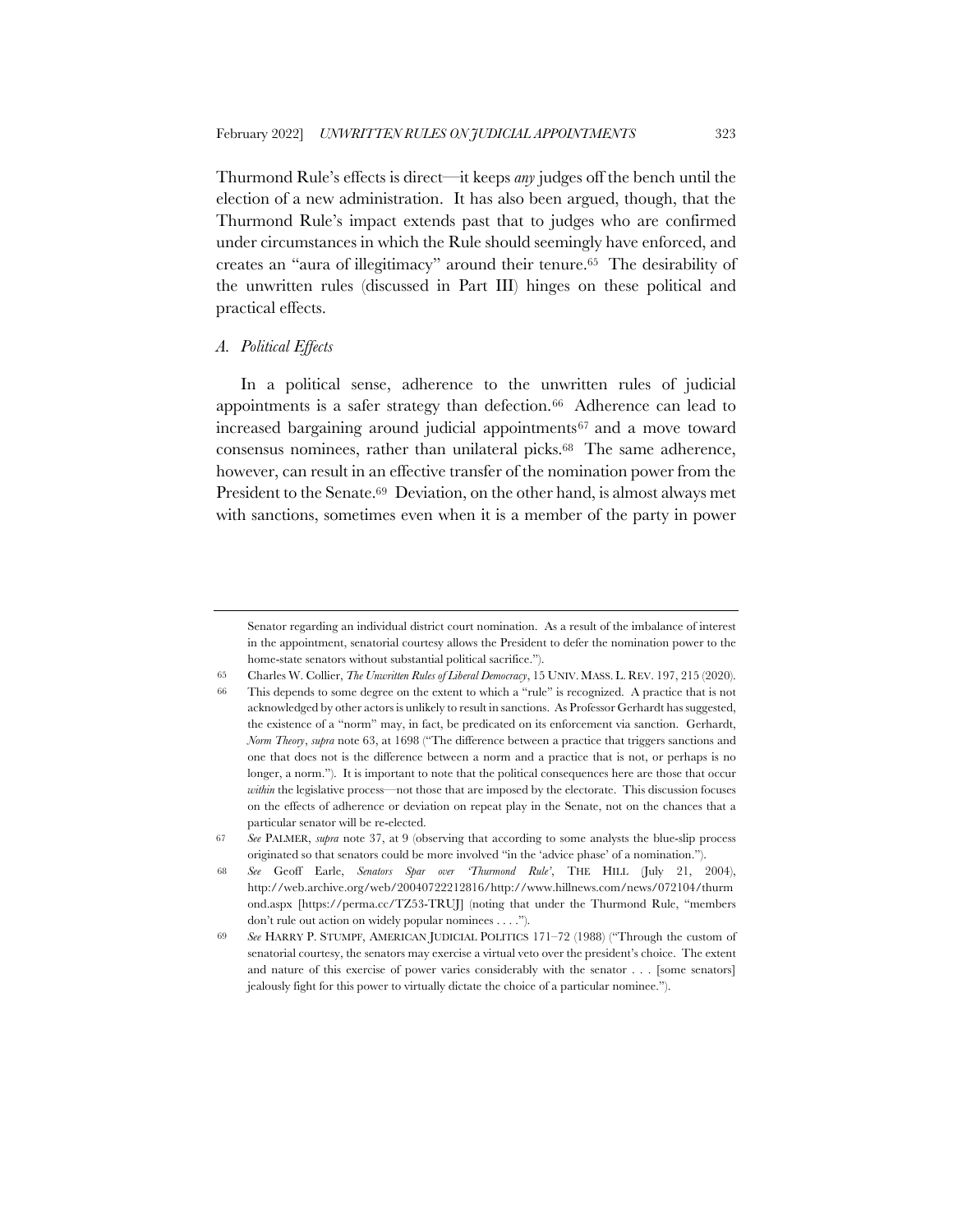who deviates.<sup>70</sup> Deviation from the unwritten rules can diminish the political capital of an actor or lead to an escalation of obstructive tactics,71 and often results in outright failure of the attempted action.72

The failure of executives to acknowledge the tradition of senatorial courtesy has led to "the most devastating defeats" suffered by presidents in the appointments process. 73 Analysts have noted that Presidents Grant, Hoover, and Carter all "immediately set their sights on challenging senatorial courtesy" and "paid enormous prices, particularly within their own parties, for their boldness."74 For Grant, that price came in the form of a defeated Supreme Court nomination; Hoover's challenge to senatorial courtesy cost him control over his party's domestic policy; Carter's cost was frustration and embarrassment in other lower court appointments. 75 Carter's difficulties in particular came from the ministrations of Ted Kennedy, the Judiciary Chair and a senator from Carter's own Democratic Party.<sup>76</sup>

The penalties for attempting to buck these customs are not limited to the executive, either. Following the 2002 midterm elections, Judiciary Chair Orrin Hatch tried to "dial down" the blue-slip policy and announced an intention to hold hearings on nominees even where both home-state senators disapproved of the nominee.77 Nevertheless, the disapproving senators used other tactics to maintain the status quo, and "[n]one of the nominees lacking the support of their home-state senators were confirmed . . . ."78

<sup>70</sup> *See* Gerhardt, *Judicial Selection as War*, *supra* note 12, at 680 ("The first significant failure, which every president has made, is not to consult with the senator(s) from his party in the state for the judgeship(s) he is trying to fill. This failure is almost invariably fatal to the nomination's success, and perhaps most surprising, triggers sanctions not from senators from the opposition party but from the President's own party.").

<sup>71</sup> *See id.* at 682 (including "protecting senatorial courtesy" and "payback" in a list of reasons for which senators might obstruct judicial nominations).

<sup>72</sup> *See id.* at 680 ("Th[e] failure [to consult with the home-state senator] is almost invariably fatal to the nomination's success . . . .").

<sup>73</sup> *Id.* at 675.

<sup>74</sup> *Id.*

<sup>75</sup> *Id.* at 675–76.

<sup>76</sup> *Id.* at 676. Kennedy would later challenge Carter in the 1980 primary as part of what has been referred to as a "civil war" within the Democratic party. *See* JON WARD, CAMELOT'S END: KENNEDY VS. CARTER AND THE FIGHT THAT BROKE THE DEMOCRATIC PARTY (2019) (describing the events of that primary race).

<sup>77</sup> Josh Chafetz, *Unprecedented? Judicial Confirmation Battles and the Search for a Usable Past*, 131 HARV. L. REV. 96, 97 (2017).

<sup>78</sup> *Id.* at 98.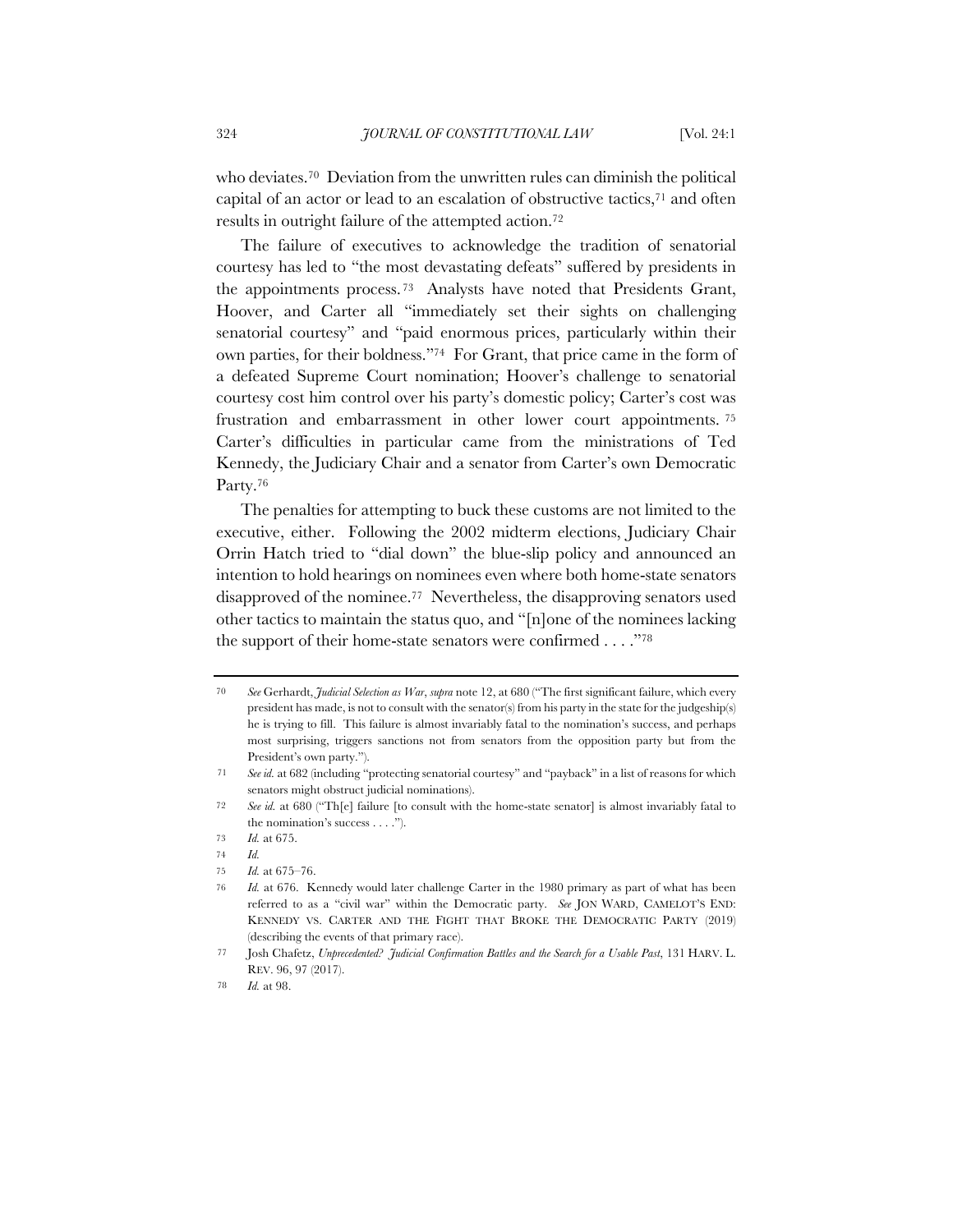In 2018 and 2019, multiple judges were sent to the Senate at large despite unreturned blue-slips under the tenure of Judiciary Chairs Chuck Grassley and Lindsey Graham.79 In response to one of these advanced nominations, ranking member Dianne Feinstein suggested that it was likely the flouting of blue-slip procedure would "com[e] back to bite Republicans when they[] [were] no longer in power in the Senate."80 This has indeed become a point of contention in the new senate, as the Judiciary Chair Dick Durbin has moved forward with at least one circuit court nominee thus far despite a lack of support from home-state senators.81 These events portend the possibility that Republican senators may continue to pay a price in the new Senate in the form of diminished respect for their own blue-slip objections, especially if the progressive wing of the Democratic Party has its way.82

<sup>79</sup> *See* Sen. Chuck Grassley, *Grassley Statement at Hearing to Consider 3rd Circuit and Other Judicial Nominees* (Nov. 13, 2018), https://www.grassley.senate.gov/news/news-releases/grassley-statementhearing-consider-3rd-circuit-and-other-judicial-nominees [https://perma.cc/79P8-DJNA] (discussing the advancement of Judge Paul B. Matey despite withheld blue-slips); Jordain Carney, *Trump Court Picks Confirmed Despite No Blue Slip from Schumer, Gillibrand*, THE HILL (May 8, 2019, 11:22 AM), https://thehill.com/homenews/senate/442689-trump-court-pick-confirmed-despiteno-blue-slip-from-schumer-gillibrand [https://perma.cc/T2KK-T4U3] (discussing the confirmation of Judge Joseph Bianco); Deanna Paul, *'Damaging Precedent': Conservative Federal Judge Installed Without Consent of Home-state Senators*, WASH. POST (Feb. 28, 2019), https://www.washingtonpost.com/politics/2019/02/27/dangerous-first-conservative-judgeinstalled-after-vetting-by-only-two-senators/ [https://perma.cc/KZB8-BLLP] (discussing the installment of Judge Eric Miller); Caroline S. Engelmayer, *Senate Panel Approves Judge over Objection by California Lawmakers*, L.A. TIMES (June 20, 2019, 11:50 AM), https://www.latimes.com/nation/politics/la-na-pol-senate-judge-bress-california-20190620 story.html [https://perma.cc/M47P-XKDJ] (discussing the advancement of Judge Daniel Bress).

<sup>80</sup> *See* Paul, *supra* note 79.

<sup>81</sup> Marianne LeVine, *How Senate Dems Reaped the Benefits from 2 Little-Known GOP Manuevers*, POLITICO (Jan. 26, 2022, 4:31 AM), https://www.politico.com/news/2022/01/26/senate-confirmationbiden-judicial-nominees-00001682 [https://perma.cc/24CA-A9KX] ("Durbin . . . mov[ed] forward on a circuit court nominee who would represent Tennessee and lacked support from both GOP [Senators] Marsha Blackburn and Bill Hagerty.") *See also* Marianne LeVine, *The One Biden Priority Democrats Are Convinced They Can Get Done*, POLITICO (June 15, 2021, 4:31 AM), https://www.politico.com/news/2021/06/15/biden-democrats-judges-494292 [https://perma.cc/8QYG-W87K] ("Like Grassley and Graham, his predecessors at the helm of the Judiciary panel, [Judiciary Chair Dick] Durbin is keeping blue slips for district court nominees but scrapping them for circuit court picks who oversee multiple states. Progressives are pushing to

do away with the tradition altogether, but that proposal has yet to gain traction."). <sup>82</sup> President Biden's first judicial nomination in a state represented exclusively by Republican Senators has set the battleground to test whether the Democrats' resolve holds on retaliating against the previous disregard for blue slips. *See* James Arkin, *Tenn. GOP Sens. Criticize White House Over 6th Circ. Nom*, LAW360 (Nov. 18, 2021, 1:11 PM), https://www.law360.com/articles/1441804/tenn-gop-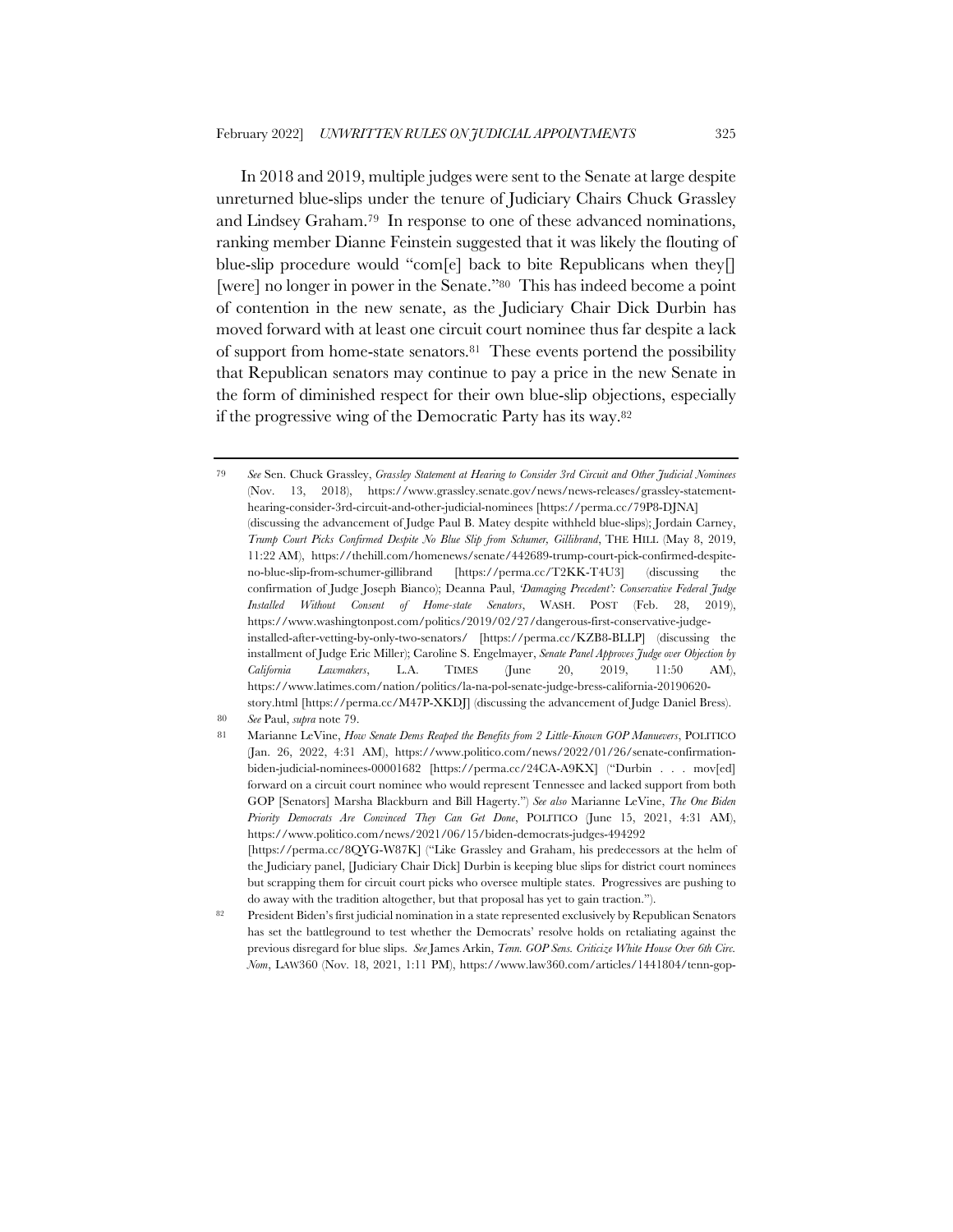The retaliatory obstruction that accompanies a deviation, as in the Hatch incident described above, is generally characteristic of the unwritten rules. Defiance of senatorial courtesy has been cited as a reason for the rise of the filibuster as a weapon to oppose appointments, <sup>83</sup> and commentors have observed a general cycle of escalating obstruction in response to deviations from the unwritten rules.84 Sometimes, as with the Hatch example, the obstruction takes the form of using different Senate procedures to reach the same result that deviation was intended to prevent. Other times, as Senator Feinstein's threat alluded, the obstruction takes the form of retaliation-inkind—the continued restriction or expansion of the unwritten rule's use, now applied in the opposite direction once power has changed hands.

The exercise of the Thurmond Rule has led to consequences of both types. First, retaliation-by-obstruction, such as in 1992 when attempts to block earlier nominations to "preserve the vacancies" for the incoming President Clinton caused the nomination of Sonia Sotomayor to a district court vacancy to be delayed "apparently in retaliation."85 In the same year, the second type of retaliation—retaliation-in-kind—seems to have been exercised by the Judiciary committee in preventing consideration of dozens

sens-criticize-white-house-over-6th-circ-nom ("Tennessee's two Republican senators critized President Joe Biden's nomination . . . to the Sixth Circuit, saying the administration broke tradition by not meaningfully consulting with home state senators before announcing a judicial pick."). Commentary regarding the nomination has posited that the "[o]pposition . . . would not be likely to stall [the] nomination" due to Republicans' earlier treatment of circuit court nominations while in the majority. *Id.* One of Tennessee's senators claimed to have not received a blue slip at all in the nomination process, leading Chuck Grassley, who as Judiciary Chair began this cycle of disregarding blue-slip procedure, to refer to Durbin's move as "a severe change from past practices." Rose Wagner, *After the Blue Slip Burned with Trump in Office, Biden-Era Republicans Feel Its Absence*, COURTHOUSE NEWS SERV. (Jan. 12, 2022), https://www.courthousenews.com/after-theblue-slip-burned-with-trump-in-office-biden-era-republicans-feel-its-absence/ [https://perma.cc/SXB5-762Q].

<sup>83</sup> *See* PALMER, *supra* note 37, at 12 ("One reason [for the absence of mentions of the word filibuster in historical analyses of nominations from the early twentieth century] could be that the other devices in place—the blue slip and senatorial courtesy—allowed Senators to prevent confirmation by the full Senate when they were concerned about a particular nomination.").

<sup>84</sup> *See, e.g.*, Chafetz, *supra* note 77, at 118 ("The minority party increasingly seizes on the tools of obstruction, frustrating the majority. The majority strikes back, through mechanisms like reducing deference to home-state senators and issuing recess appointments. This, in turn, enrages the minority, which ramps up obstruction still further.").

<sup>85</sup> RUTKUS & SCOTT, *supra* note 52, at 23–24.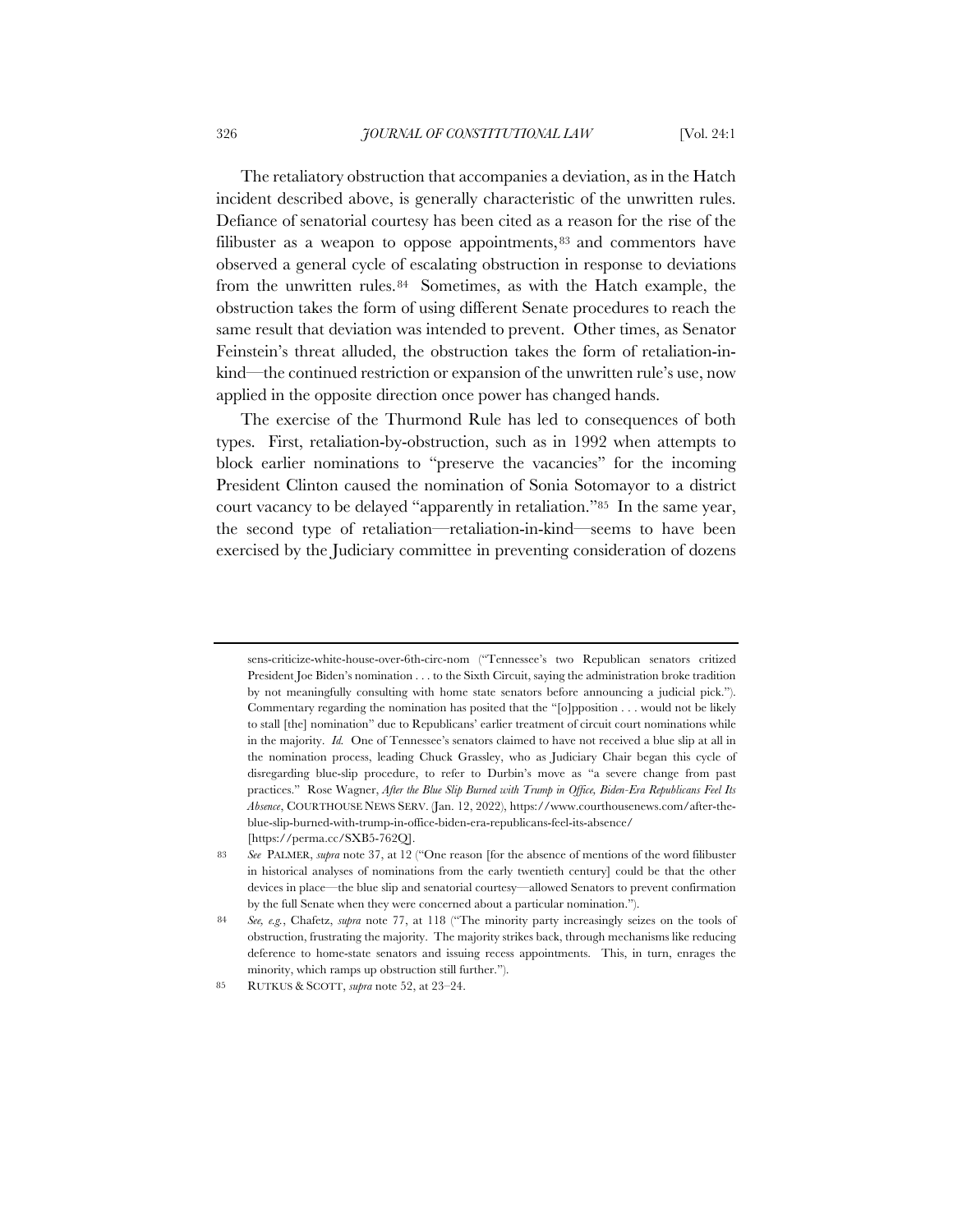of nominees.86 This retaliation-in-kind may be evidenced by the general trend between 1980 and 2016 in which the date of the last Circuit Court confirmation receded from mid-December to late June of the election year, and then in 2016 all the way back to January.87 In fact, the invocation of the Thurmond Rule to obstruct the nomination of Judge Merrick Garland to the Court in 2016 was often defended as nothing more than an escalation of this type in response to the alleged prior obstruction by Democrats.88

#### *B. Practical Effects*

Practically speaking, the effect of the unwritten rules of the appointment process is dictated by the answer to the questions they raise. There are four questions that can be asked of any unwritten rule, each of which is dispositive of the rule's effect. First, does the unwritten rule exist at all, which is to say, has it really been practiced, or has it just been spoken into existence? Second, what obligations does the rule create? Third, for what set of appointments does the rule apply, if it should be honored? Does it apply to local nominations alone, or should it be adhered to for national offices as well? Is it limited to judicial nominees, cabinet nominees, or subcabinet nominees? And fourth, what conditions are prerequisite to the exercise of the unwritten rule? Must it be raised by a senator from a certain party? Is it only useful in a constrained timeframe? Must the objection take a certain form?

<sup>86</sup> *See id.* at 24 (quoting Senator Howard Metzenbaum, who invoked Strom Thurmond's prior actions in "shutting down entirely the question of judicial nominees" as justification for the failure to process nominations).

<sup>87</sup> *Id.* at 36. The last confirmation in 2004 was on June 24th. *Id.* The last circuit confirmation in 2008 was also on June 24th. *Confirmation of Raymond Ketheridge*, P.N. 343, 110th Cong. § 2 (2008). The last circuit confirmation in 2012 was on June 12th. *Andrew David Hurwitz*, FEDERAL JUDICIAL CENTER. The last circuit confirmation in 2016 was on January 11th. *Confirmation of Luis Felipe Restrepo*, P.N. 11, 114th Cong. § 2 (2016). Notably, the 116th Congress confirmed a circuit judge in December 2020, bucking this trend and confirming a lame-duck nominee for the first time in over 120 years. *Confirmation of Thomas L. Kirsch, II*, P.N. 2333, 116th Cong. § 2 (2020); *see also Senate Keeps Confirming Trump Nominees*, HAMODIA (Nov. 30, 2020), https://hamodia.com/2020/11/30/senate-keeps-confirming-trump-nominees [https://perma.cc/T2EG-NSL6] (referencing the unusual choice to reopen confirmations).

<sup>88</sup> *See* Margaret Sullivan, *The Tortured Logic from Right-wing Media About Replacing Ruth Bader Ginsburg*, WASH. POST (Sept. 19, 2020), https://www.washingtonpost.com/lifestyle/media/ginsburgconservative-media-react/2020/09/19/b7a725a2-fa7e-11ea-89e3-4b9efa36dc64\_story.html [https://perma.cc/7UQK-73HD] (referring to the defense that "what goes around comes around" based on the hypothetical invocation by Democrats of the "Biden Rule").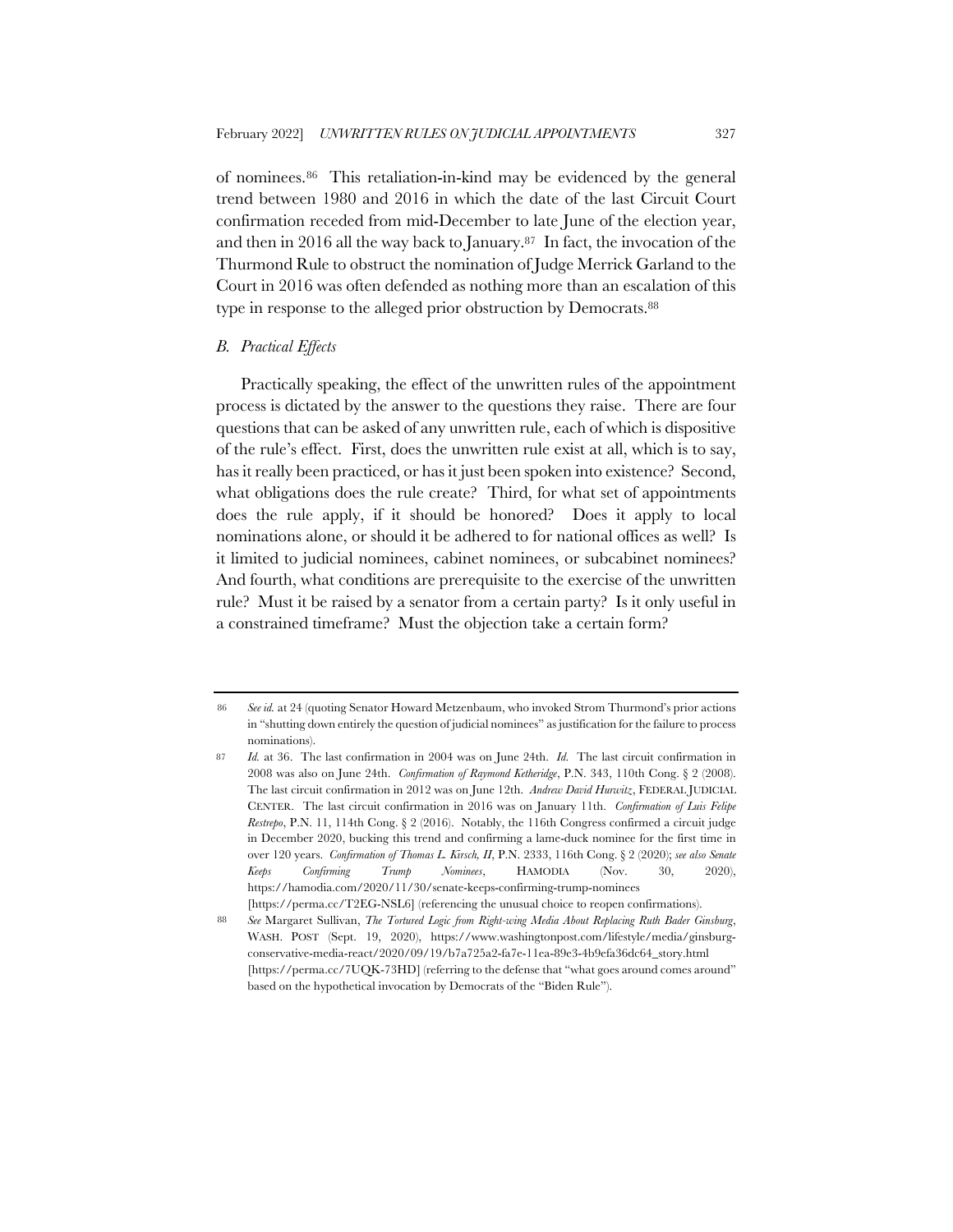These questions are evident in the debates whenever an unwritten rule is raised, and it is plain to see that the answer to any of them could decide the question at hand. If a rule does not exist, it can be dismissed outright; if it does not need to be honored here, the matter can proceed. If the rule doesn't apply to the situation, or hasn't been raised properly, it need not be enforced. As such, each of these questions is key—and if the answers are left unwritten, they may change from one instance to the next.

Senatorial courtesy is subject to three of these four questions each time it (or the blue-slip process) is debated. While the first question (the rule's existence) is usually considered settled due to the long history of the unwritten rule,<sup>89</sup> the answers to the other questions are less clear. The second question (if the rule should be honored) is characteristic of the rule's exercise because "the determination of just how much weight to give a Senator's opposition . . . is left largely up to the chair of the [Judiciary] [C]ommittee."90 Certainly, the rule is not absolute.91 Thus, while the objecting party generally insists that the rule *should* be honored, the governing party may disagree depending on the political circumstances.92

The third question (the scope of the rule) is the subject to much debate. While it is largely accepted that courtesy should apply to district court nominations (if it is honored at all),  $93$  the exact contours of the rule are unclear when it comes to circuit courts, Supreme Court justices, or nonjudicial appointments.94

<sup>89</sup> *See* Gerhardt, *Norm Theory*, *supra* note 63, at 1702 ("Senatorial courtesy is an especially durable norm.").

<sup>90</sup> PALMER, *supra* note 37, at 9.

<sup>91</sup> *Id.* at 7.

<sup>92</sup> *See, e.g.*, Jordain Carney, *Senate Battle Heats up over 'Blue Slips'*, *Trump Court Picks*, THE HILL (Oct. 11, 2017, 1:54 PM), https://thehill.com/homenews/senate/354955-senators-battle-over-trumpscourt-nominees [https://perma.cc/K745-HHJX] (summarizing the parties' "rhetorical shots" about blue slips in which the Republican majority described blue slips "as simply [a] notification of how [a senator is] going to vote" while the Democratic minority argued that the majority should honor "the traditions of the Senate" in enforcing a stricter policy).

See PALMER, *supra* note 37, at 8 ("[T]he courtesy tradition became so ingrained with judicial nominations to district courts that Senator [Robert P.] Griffin wrote about the practice in 1969: 'It is a fact . . . that judges of the lower federal courts are actually 'nominated' by Senators while the President exercises nothing more than a veto authority.'").

<sup>94</sup> *See* Sharp, *supra* note 300, at 755 ("[T]he role of senatorial courtesy in circuit court nominations is considerably smaller than the 'prime' role senatorial courtesy plays in district court recruitment."); Senatorial Courtesy, 1 Op. O.L.C. 88, 90 (2013) (recounting an instance in which a Senator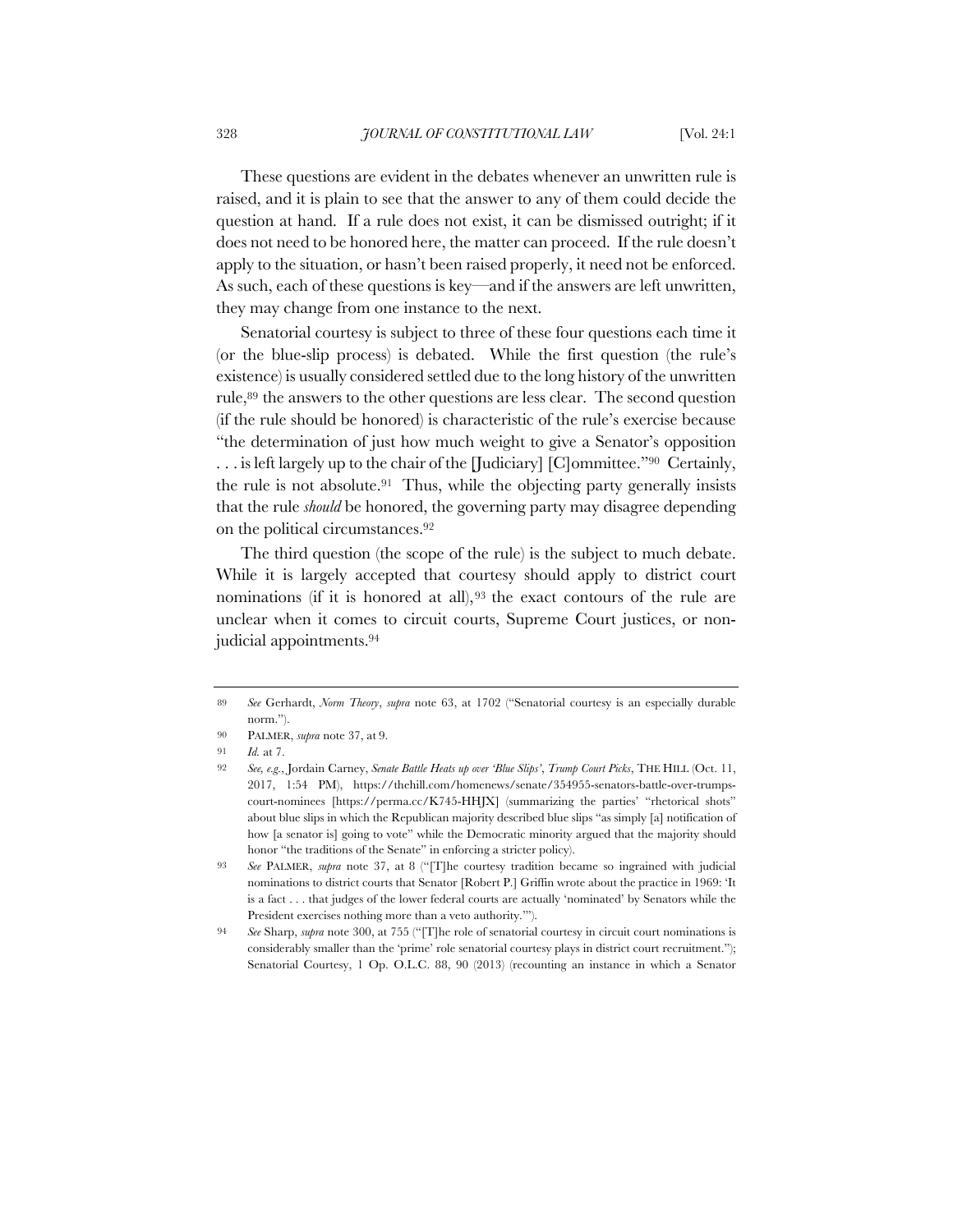Finally, the fourth question (prerequisite conditions) has reared its head as well. There have been changes over time as to how the tradition must be invoked,95 and Senators have disagreed as to whether the opposition must have some substance beyond the traditional "personally obnoxious" objection.96

Because each of the questions is subject to interpretations that will satisfy the party seeking to exercise the rule (or to prevent its use), the outcome in each case has as much to do with power and politics as with "rules" of any kind. We take the Thurmond Rule as an example. The first question asked is seemingly the simplest: does this rule exist, despite not being codified? And yet, despite its simplicity, even this question is subject to different answers at different times—even from the same individuals.

In 2008, Senator Patrick Leahy, then Chairman of the Judiciary Committee, warned outgoing President George W. Bush that he wanted to "make progress [on nominations] before time runs out on [the] Presidency and the Thurmond Rule precludes additional confirmations."97 In response, Senator Chuck Grassley accused Democrats of "using the so-called Thurmond Rule to justify grinding the judicial nomination process to a halt" and called the rule itself "just plain bunk," asserting that "the reality is that the Senate has never stopped confirming judicial nominees during the last few months of a President's term."98 Senator Mitch McConnell was similarly definitive, saying that "I think it's clear that there is no Thurmond Rule. And I think the facts demonstrate that."99

expressed uncertainty about the application of senatorial courtesy to appointments by the Postmaster General); Allison Stevens, *Trump Has Appointed Judges at a Breakneck Speed. More Are Coming.*, NC POLICY WATCH (Jan. 6, 2020), http://www.ncpolicywatch.com/2020/01/06/trumphas-appointed-judges-at-a-breakneck-speed-more-are-coming/ [https://perma.cc/P7MX-CVR3] (referencing an attempt to block a Ninth Circuit appointment via senatorial courtesy).

<sup>95</sup> While "[h]istorically, a Senator has stood on the floor of the chamber and said that the nomination was 'personally obnoxious[,]" modern objections are "made before the nomination ever [makes] it to the floor for a vote" and may occur in a hearing or behind closed doors. *See* PALMER, *supra* note 37, at 7–8.

<sup>96</sup> *See id.* at 7 ("There has been disagreement within the Senate about whether or not a Senator needs to state the grounds for an objection.").

<sup>97</sup> Letter from Sen. Patrick Leahy, Chairman, Senate Judiciary Comm., to George W. Bush, President of the United States (Mar. 20, 2008).

<sup>98</sup> Chuck Grassley, *Judicial Confirmation Process*, C-SPAN.ORG (July 14, 2008) https://www.cspan.org/video/?206379-1/judicial-confirmation-process&start=1832.

<sup>99</sup> Mitch McConnell, *Judicial Confirmation Process*, C-SPAN.ORG (July 14, 2008) https://www.cspan.org/video/?206379-1/judicial-confirmation-process&start=1832.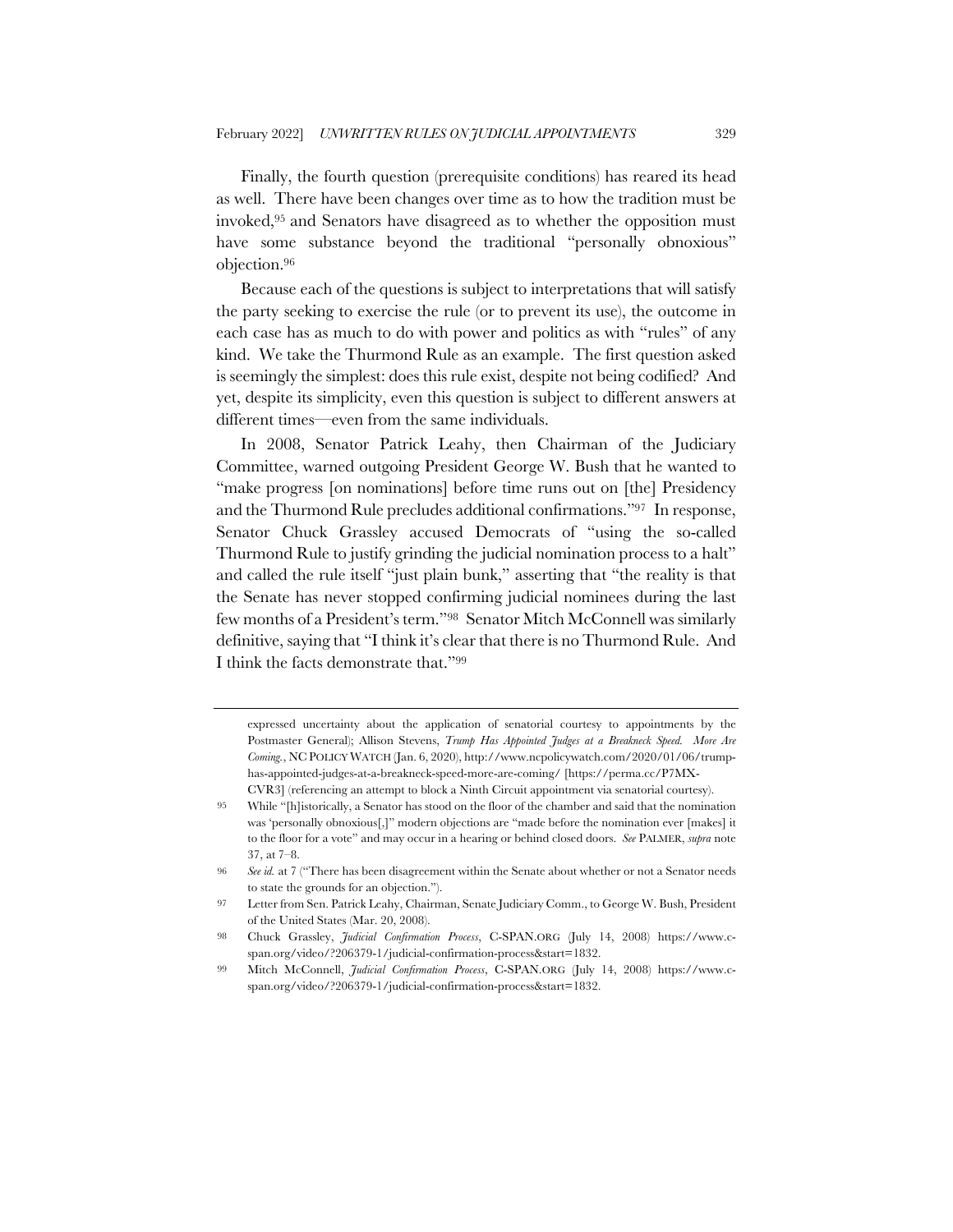In 2016, the roles were reversed. Senator Grassley, now the Judiciary Chair, declared that "[t]he fact of the matter is that it's been standard practice over the last 80 years [not to] confirm Supreme Court nominees during a presidential election year."100 Senator McConnell also pushed for (and received) a halt to confirmations nearly nine months before the election, stating that "[the Supreme Court] vacancy should not be filled until we have a new president."101 McConnell then abandoned this position in 2020 after the passing of Justice Ruth Bader Ginsburg, arguing instead that this Supreme Court vacancy *should* be filled, so that the electorate could consider the Senate's decision to fill it when voting in the upcoming election.102 There are further examples of inconsistency in the Rule's application,103 but even without being exhaustive the point is clear: with unwritten rules like these, even the existence of the rule may be a matter for debate. At the risk of stating the obvious, rules that do not exist have little ground for enforcement, making this question a dispositive one.

The question of whether the rule should be honored is often tied up in the question of whether it exists—most actors who don't believe the

<sup>100</sup> Lydia Wheeler, *Judiciary Chair: 'Standard Practice' to Not Confirm SCOTUS Nominee in Election Year*, THE HILL (Feb. 13, 2016, 7:39 PM), https://thehill.com/regulation/court-battles/269398-senatejudiciary-chair-wait-until-election-is-over-to-fill-scalias [https://perma.cc/622W-E232].

<sup>101</sup> Burgess Everett & Glenn Thrush, *McConnell Throws Down the Gauntlet: No Scalia Replacement Under Obama*, POLITICO (Feb. 13, 2016, 9:56 PM), https://www.politico.com/story/2016/02/mitchmcconnell-antonin-scalia-supreme-court-nomination-219248#ixzz40L39Q7rJ [https://perma.cc/HPX5-Q454].

<sup>102</sup> Morgan Watkins, *Mitch McConnell: Confirmation of Amy Coney Barrett a 'Capstone' to Judiciary Work*, LOUISVILLE COURIER JOURNAL (Oct. 27, 2020, 4:02 PM), https://www.courierjournal.com/story/news/politics/mitch-mcconnell/2020/10/27/mitch-mcconnell-amy-coneybarrett-capstone-his-judiciary-work/3746900001/ [https://perma.cc/NEN3-CZX5]. Following this paradoxical logic, McConnell held confirmation proceedings, and the vacancy was filled eight days before the 2020 General Election. *Confirmation of Amy Coney Barrett*, PN2252, 116th Cong. (Oct. 26, 2020). McConnell has since signaled that he intends to wield the Thurmond Rule once again if a vacancy should arise under a Republican-controlled Senate in the second half of President Biden's term. *See* Interview by Hugh Hewitt with Mitch McConnell, Senate Majority Leader, (June 14, 2021) (reporting McConnell's thoughts on Supreme Court confirmations). McConnell tied this to a claim that "in the middle of a presidential election, if you have a Senate of the opposite party of the president, you have to go back to the 1880s to find the last time a vacancy was filled." *See id.* As discussed below, this assertion relies on a selective interpretation of what qualifies as the "middle" of an election; Justice Kennedy was confirmed in February of 1988. *See infra* note 110 and accompanying text.

<sup>103</sup> *E.g.*, *What Republicans Said About Supreme Court Nominations During George W. Bush's Last Year*, HISTORY NEWS NETWORK, Geo. Wash. (Feb. 16, 2016), http://historynewsnetwork.org/article/162033 [https://perma.cc/64DV-2VBA] (highlighting republican senators' comments on the Thurmond rule).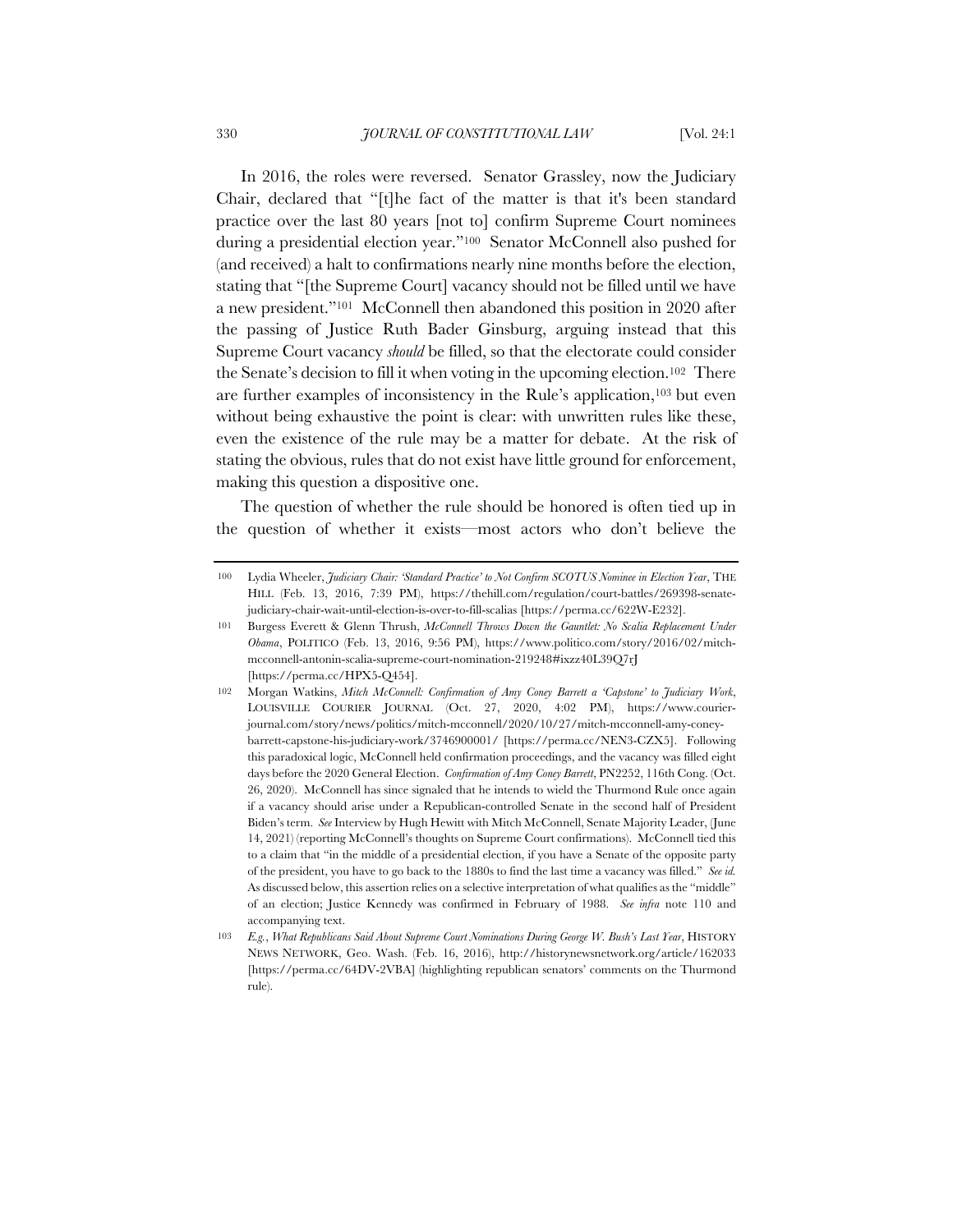Thurmond Rule is a true "rule" don't believe it should be enforced. Even among those who acknowledge the rule generally, there has been argument about whether to honor the rule in particular situations. In the Bush-era scenario discussed above, Patrick Leahy acknowledged the Rule, and even wielded it as Judiciary chair. Yet, it was Senator Leahy who opposed the tactic in 2016, reportedly "whipp[ing] out his own pocket Constitution" to make an argument in favor of confirmation.104 Here, much of the argument for or against honoring the rule ties back to whether it was honored in the past—and those against honoring it often change their mind about whether that was the case.105

The third question, what the boundaries of the rule are, has also been subject to varied interpretation. Analysis of the Rule's prior application found that while Democratic Party senators tended to "directly apply the Rule only to controversial picks," allowing votes on consensus nominees, Republicans were far less discriminating.106 Additionally, as discussed above, the question of when the "curtain comes down" on nominations is very much undecided—while the party invoking the rule generally argues that they are only adhering to the established date,107 there have been only two instances in 40 years where the last confirmation prior to the election was at the same time or later than in the preceding presidential election year.108

Finally, the question of prerequisites is another for which the answers are unclear. Although, as discussed above, the Rule was originally invoked by the *minority* party to preserve vacancies for an incoming president, the Rule's 2008, 2012, and 2016 invocations were all made by the *majority* party. The opposition generally invokes the Rule, but its execution is less fixed. In 1980,

<sup>104</sup> Schram, *supra* note 50.

<sup>105</sup> *See, e.g.*, Daniel Victor, *What Is the 'Thurmond Rule'?*, N.Y. TIMES (Feb. 13, 2016, 7:11 PM), https://www.nytimes.com/live/supreme-court-justice-antonin-scalia-dies-at-79/what-is-thethurmond-rule/ [https://perma.cc/7LVT-DXYK] (noting that even before his use of the rule in 2016, Sen. Mitch McConnell invoked the rule against circuit court judges in 2012); Andrew Rosenthal, *The Thurmond Rule*, N.Y. TIMES (June 15, 2012, 4:13 PM), https://takingnote.blogs.nytimes.com/2012/06/15/the-thurmond-rule/ [https://perma.cc/9DKC-CGMW] (observing that Republican senators justified McConnell's 2012 invocation on the grounds that "Republicans have been plenty cooperative" and that the Rule has "always been used").

<sup>106</sup> Tobias, *supra* note 26, at 2004.

<sup>107</sup> *See* Rosenthal, *supra* note 105 (quoting Sen. John Cornyn's assertion that "this is about the time. This is traditionally when the curtain comes down on circuit court judges.").

<sup>108</sup> *See* Paul, *supra* note 80.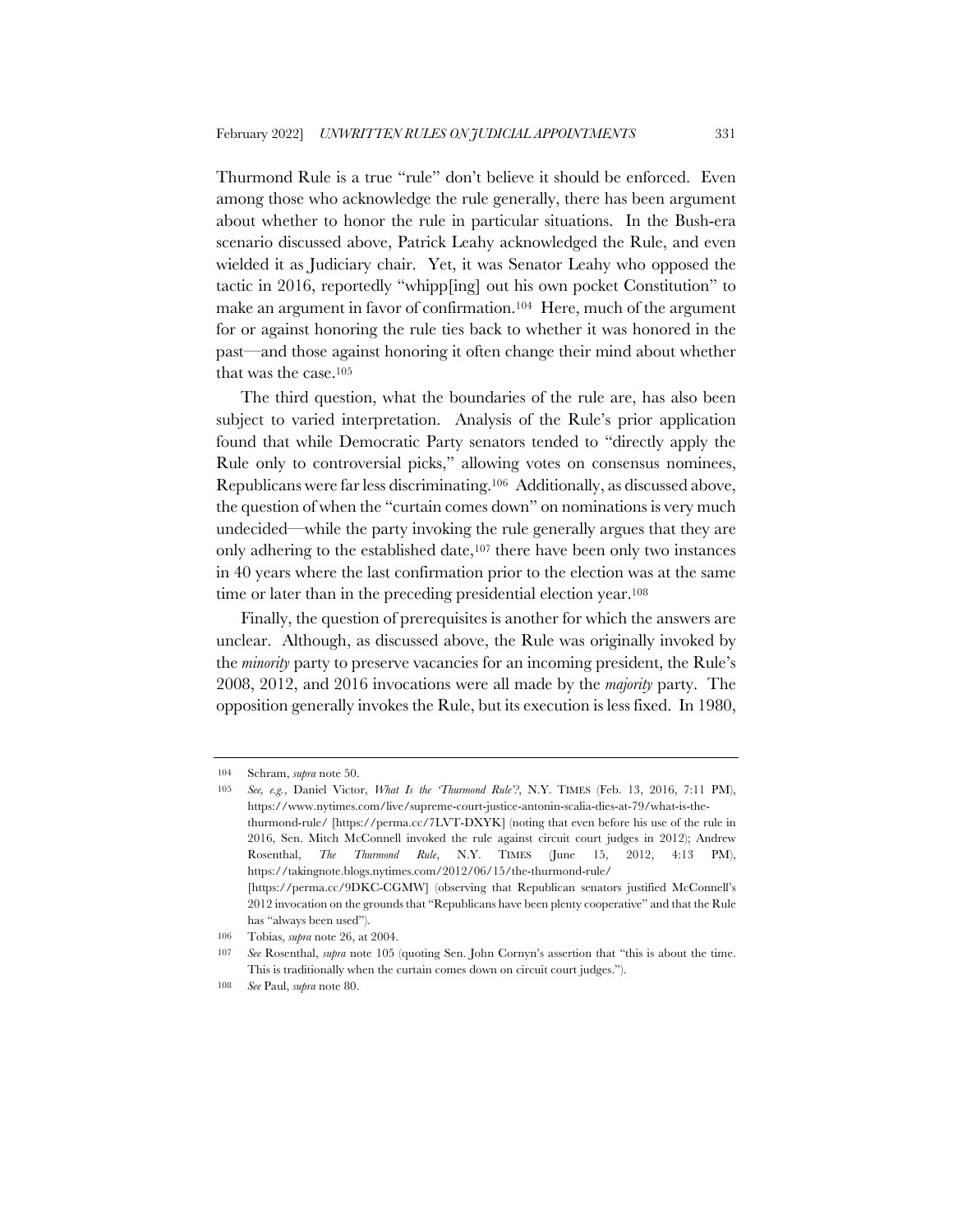the fact that Thurmond's party was the minority didn't preclude the nascent Rule's use to preserve certain judicial vacancies.109 And in 1988, Reagannominee Anthony Kennedy (along with several other district and circuit judges) was confirmed to the Supreme Court by a Democratic Majority Senate despite the Rule's recent advent.110 After Joe Biden was elected President in November 2020, the Senate majority continued to confirm existing nominees long into December.111

In those three examples, we see a minority managing to keep vacancies unfilled for an incoming president of the same party, a majority continuing to act on vacancies for an outgoing opposition president, and a majority continuing to fill vacancies on behalf of an outgoing president of the same party. This demonstrates that there is no consensus regarding the prerequisites for application of the Thurmond Rule. This set of Thurmond Rule examples is demonstrative of the general status of unwritten rules for appointments—that the effect of invoking such a rule is not fixed, and in fact depends more on the whims of the Senate majority than on any mandatory power behind the rule.

#### III. DESIRABILITY

Overall, the unwritten rules here have the effect of inviting political retaliation, obstruction, and confusion—essentially, unpredictability and partisan conflict. *Some* degree of conflict may be a desirable and indeed intended outcome of the constitutional structure that "pits presidents and senators against each other."<sup>112</sup> But it is hard to believe that the degree to which partisanship and unpredictability govern the appointments process could ever have been the intent. While the Constitution was intended to

<sup>109</sup> RUTKUS & SCOTT, *supra* note 52, at 8.

<sup>110</sup> Tobias, *supra* note 26, at 2002.

<sup>111</sup> Chris Cioffi, *Trump Lost, But the Senate Keeps Confirming His Nominees. Lame-Duck Presidents Usually Don't Get This Treatment*, ROLL CALL (Nov. 30, 2020, 11:00 AM), https://www.rollcall.com/2020/11/30/trump-lost-but-the-senate-keeps-confirming-hisnominees [https://perma.cc/KU4P-TTK9]; *see also Confirmation of Thomas L. Kirsch, II*, *supra* note 87 (confirming a circuit judicial nominee in December 2020).

<sup>112</sup> Gerhardt, *Judicial Selection as War*, *supra* note 12, at 669. Justice Scalia, for instance, believed that gridlock is "what the system is designed for" and serves to prevent the concentration of power and promote "only good legislation." Ashby Jones, *Justice Scalia on Gridlock: It's 'What the System Is Designed For'*, WALL ST. J. (Dec. 19, 2013, 1:11 PM), https://www.wsj.com/articles/BL-LB-46677 [https://perma.cc/53F3-2YSQ].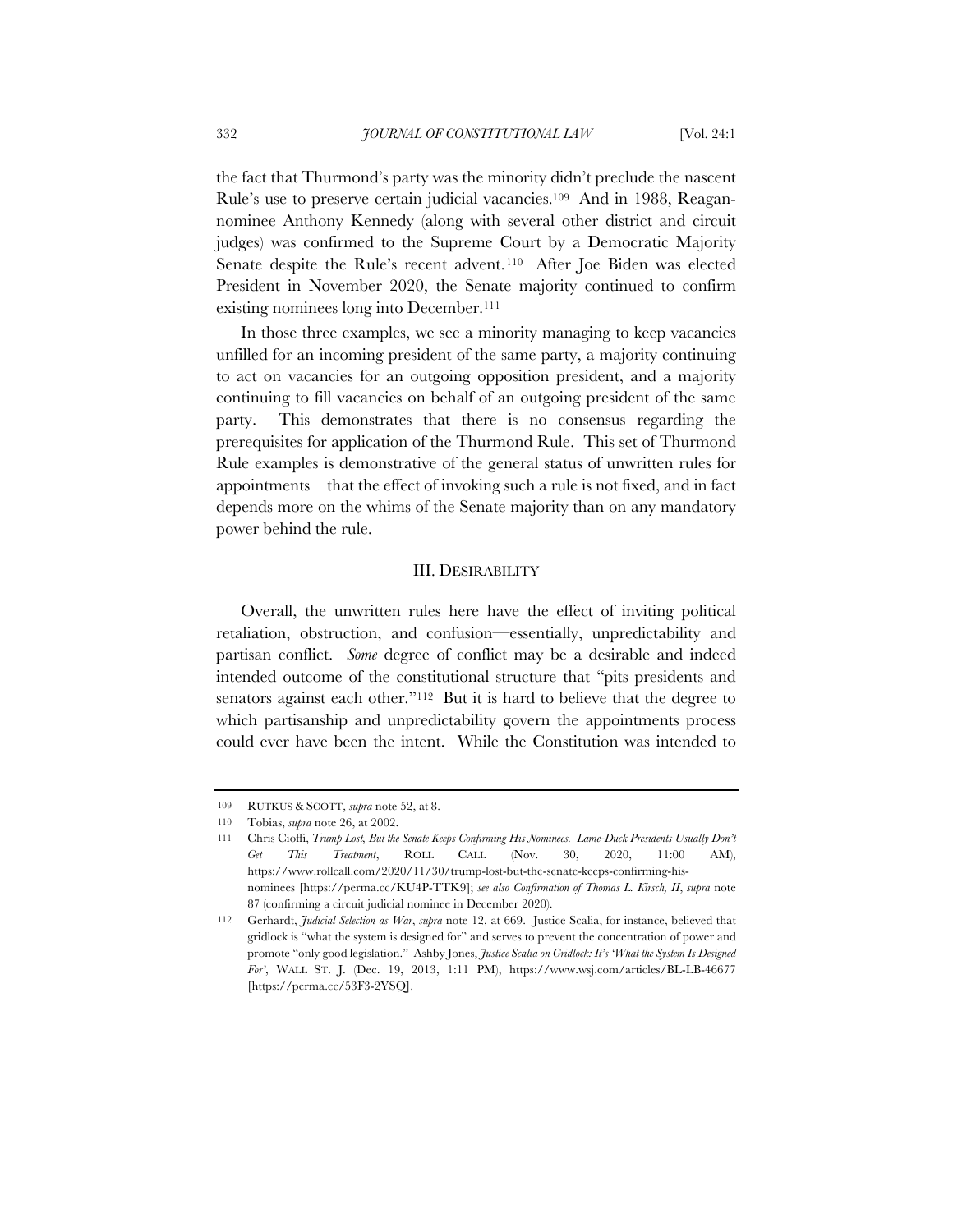invite conflict so that "ambition [would] be made to counteract ambition,"113 the Thurmond Rule instead "invites partisan manipulation, shifting with the political winds to suit both parties' distinct needs."114 Likewise, the tradition of senatorial courtesy deviates from the constitutional structure—rather than undertaking its duty of advice and consent, through senatorial courtesy and the blue-slip process "the Senate has effectively placed the power of confirmation assigned to the entire senatorial body in the hands of either of the two home-state senators."115 Broadly, not only do the unwritten rules potentially deviate from constitutional structure, they make it "difficult, if not impossible, to know *why* certain things either happened or did not happen in the legislative process[]."116

Partisanship is one undesirable outcome of the unwritten rulebook. One concern with blue-slipping and senatorial courtesy "is that the blue slip has been used . . . to select judges on a political, not professional, basis" and as such "is a perversion of what the founders intended."117 Similarly, "[c]hronic partisanship attends the Thurmond Rule's deployment, significantly propelling the splenetic confirmation wars across modern presidential years."118 The outcome of these political influences is, as demonstrated in the examples discussed above, that party power matters far more than "rules" in these scenarios.

Unpredictability is a key element of these unwritten rules and, perhaps even more so than partisanship, makes them undesirable. One "principal problem" parliamentarians have faced in advising the Senate regarding senatorial courtesy is that "[i]t is a difficult rule to apply because . . . the precedents on it are conflicting."119 This is coupled with the concern that in Senate procedure "there are plenty of precedents to go around in order to legitimate any particular outcome." 120 The unwritten rules "apply differently to different political appointments, and apply with different intensity and to different degrees, depending on such factors as the relative

<sup>113</sup> THE FEDERALIST NO. 51 (James Madison).

<sup>114</sup> Tobias, *supra* note 26, at 2001.

<sup>115</sup> Sharp, *supra* note 30, at 756.

<sup>116</sup> Michael J. Gerhardt*, Non-Judicial Precedent*, 61 VAND. L. REV. 713, 757 (2008) (emphasis added).

<sup>117</sup> SOLLENBERGER, *supra* note 25, at 3.

<sup>118</sup> Tobias, *supra* note 26, at 2010.

<sup>119</sup> *"Personally Obnoxious"? Senatorial "Courtesy" and Judicial Nominations*, *supra* note 28.

<sup>120</sup> Chafetz, *supra* note 77, at 130 (internal quotation marks omitted) (quoting JEROME FRANK, LAW AND THE MODERN MIND, 152 (Steven & Sons Limited 1949) (1930)).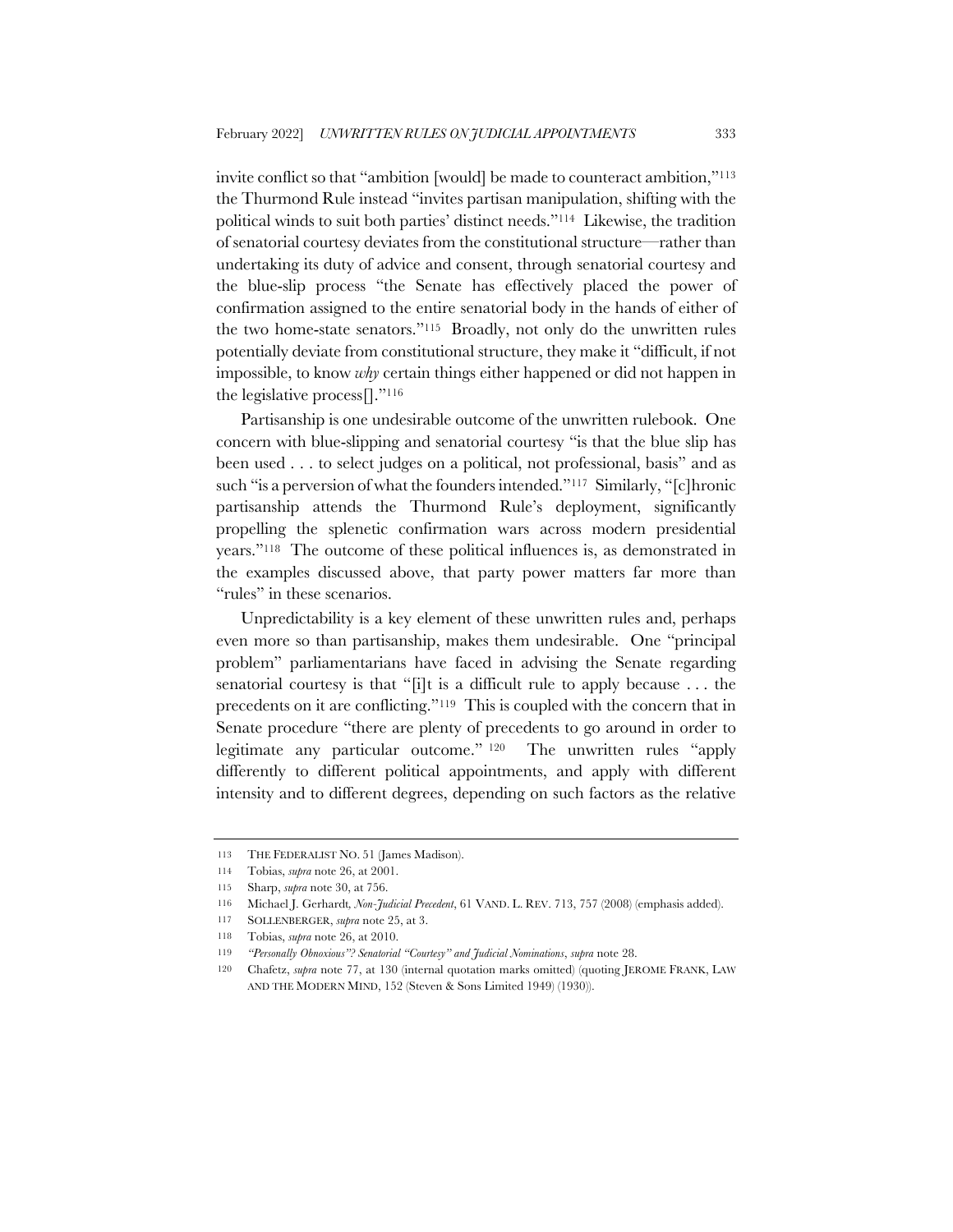numbers of offices to which nominations are made, the tenure and scope of responsibility of the offices in question, the relative ease of defeating certain appointments in committee, and the relative robustness and certainty of the applicable norms."121

Judiciary Chair Chuck Grassley said about blue slips that "because there is no hard and fast rule, the best way [he knew] how to proceed [was] to look to what has been done in the past, and roughly follow the examples of [his] predecessors."122 Where the best way to proceed is by "roughly follow[ing]" precedent, the result of any single objection or withheld blue slip is far from certain. As one op-ed writer put it, "even Chuck Grassley must worry that a future Senate Judiciary Committee chairperson might not apply this informal tradition in his even-handed manner."123

The Thurmond Rule is subject to the same criticisms, in particular that each invocation of the rule sets new and potentially conflicting precedent that can be "routinely manipulated in constitutional debates." 124 This unpredictability makes the Rule "far too easy to abandon when faced with abstract appeals to democracy" and could gradually change the scope of the executive's appointment power.125 As with senatorial courtesy, the outcome of a particular invocation of the Thurmond Rule is not tied to the Rule's existence at all.

This problem with the Thurmond Rule has become particularly poignant in recent years. Regardless of individual opinions about whether the confirmations were normatively "good" or "bad," no one could argue that the installation of Justices Gorsuch and Barrett onto the Supreme Court is not an incredibly significant shift in the ideological balance of the judiciary. These confirmations depended on the ambiguity inherent in the unwritten Thurmond Rule. At minimum, the ambiguity surrounding this rule allowed for inconsistent justifications for the Senate's confirmation decisions. In

<sup>121</sup> Gerhardt, *Norm Theory*, *supra* note 63, at 1714.

<sup>122</sup> Wheeler, *The "Thurmond Rule" and Other Advice and Consent Myths*, *supra* note 28.

<sup>123</sup> *Id.*; John Zeller, Letter to the Editor, *In U.S., Unwritten Rules Are Meant to be Broken*, DES MOINES REG. (May 5, 2016, 12:02 AM), https://www.desmoinesregister.com/story/opinion/readers/2016/05/05/us-unwritten-rulesmeant-broken/83873882/ [https://perma.cc/93QX-PTP8].

<sup>124</sup> Michael J. Gerhardt, *Practice Makes Precedent*, 131 HARV. L. REV. F. 32, 36, 39 (2017).

<sup>125</sup> Robin Bradley Kar & Jason Mazzone, *The Garland Affair: What History and the Constitution* Really *Say about President Obama's Powers to Appoint a Replacement for Justice Scalia*, 91 N.Y.U. L. REV. ONLINE 53, 86 (2016).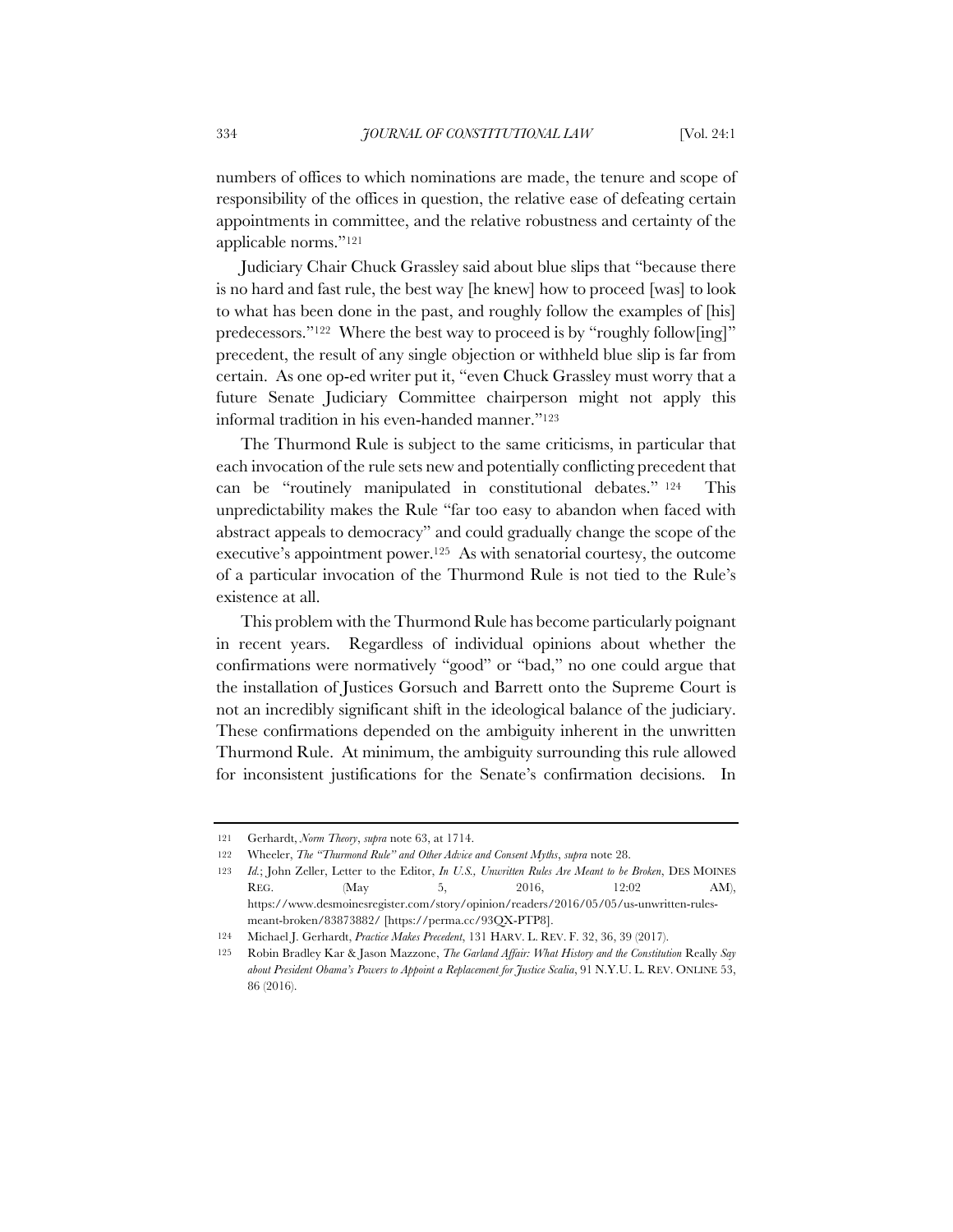2016, Mitch McConnell argued that the American people should vote on a new president before the confirmation of a new justice, so that their voices could be heard on the matter.126 In 2020, he argued that the people needed to have a new justice installed before they voted, so that they could evaluate the quality of that decision when casting their ballots. 127 Because the Thurmond Rule exists in the ether, rather than on a sheet of paper, this kind of pretzel logic (combined with partisan power) can determine the outcome of a given nomination.

To have so-called "rules" that cannot be predictably employed is untenable. Senate traditions and a "patrician sense of courtesy" are no longer the "strong force for stability" that they once were.<sup>128</sup> The fact that partisanship alone seems to govern the outcome of the appointments process is just icing on the cake. It is clear that something must be done to ensure that these rules are either given consistent effect or removed from the playing field altogether.

#### IV. OPTIONS FOR REFORM

There are three paths to reform of these unwritten rules through two different branches of the government. First is the judicial path. While the judiciary does not often weigh in on the Senate's rules,<sup>129</sup> those rules are subject to a limited scope of judicial review. <sup>130</sup> The second option is codification—action by the Senate to turn these unwritten rules into written rules. Finally, the last option is abrogation—essentially the negative form of codification, in which the Senate would make the application of an unwritten rule impermissible, and so end the questions regarding it altogether. Each option has its benefits and impracticalities, but ultimately it is clear that

<sup>126</sup> Everett & Thrush, *supra* note 101.

<sup>127</sup> *See* Watkins, *supra* note 102 (quoting Mitch McConnell's assertion that "I wanted to get [then-Judge Barrett] confirmed as soon as possible, preferably before the election, because I think the American people are entitled to weigh our decision to move forward with this judge in the election if they choose to.").

<sup>128</sup> Roberts, *supra* note 8, at 2193.

<sup>129</sup> *See* Gerhardt, *Non-Judicial Precedent*, *supra* note 116, at 716–17 ("Very few of the constitutional judgments of non-judicial authorities are subject to judicial review. Courts not only uphold an overwhelming number of non-judicial activities they review, but they also defer to non-judicial precedents in various forms, such as historical practices, traditions, and customs.").

<sup>130</sup> *See, e.g.*, Vander Jagt v. O'Neill, 699 F.2d 1166, 1170 (D.C. Cir. 1982) ("[I]f Congress should adopt internal procedures which 'ignore constitutional restraints or violate fundamental rights,' it is clear that we must provide remedial action.") (quoting United States v. Ballin, 144 U.S. 1, 5 (1892)).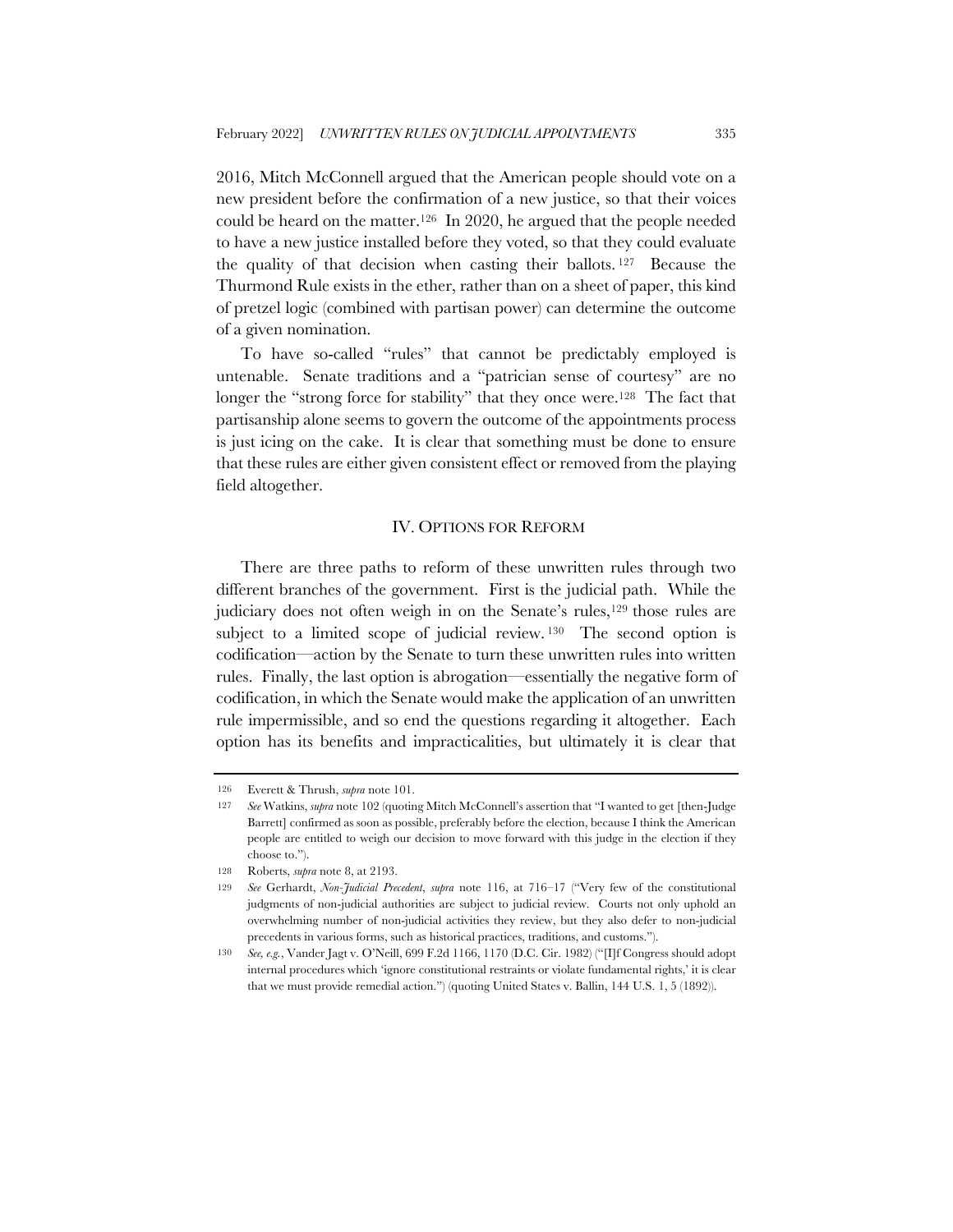codification is the most advantageous—and indeed most feasible—avenue to take.

### *A. The Judicial Option*

The judicial path is the most permanent but also the most inaccessible of the options available to rectify the problems associated with unwritten rules. The House and Senate may set their own rules,<sup>131</sup> and it has long been established that the judiciary only has a narrow scope to examine these rules once a chamber has determined them.132 The status of a rule as "unwritten" might complicate a court's analysis, but it would still not preclude a finding regarding unconstitutionality.133 If a court—or the Supreme Court, as seems likely in a case of such import—were to assess the constitutionality of a Senate rule or analyze its meaning, that interpretation would be entitled to a powerful protection in stare decisis, while a Senate rule of the type discussed for Codification or Abrogation could be revoked by a later Senate (albeit with some difficulty).

Courts are incredibly hesitant to take up the validity of Congressional rules without "violation of an express constraint in the Constitution or an individual's fundamental rights."134 Even where review is undertaken, the interpretation of those rules is subject to extreme deference, because "[w]here . . . a court cannot be confident that its interpretation is correct, there is too great a chance that it will interpret the Rule differently than would the Congress itself."135 The key question in exploring the judicial

<sup>131</sup> U.S. CONST. art. I § 5.

<sup>132</sup> *See e.g.*, United States v. Ballin, 144 U.S. 1, 5–6 (1892) ("[Congress] may not by its rules ignore constitutional restraints or violate fundamental rights, and there should be a reasonable relation between the mode or method of proceeding established by the rule and the result which is sought to be attained . . . . [But where] [t]he Constitution has prescribed no method of making [a] determination [] it is therefore within the competency of the house to prescribe any method which shall be reasonably [effective].").

<sup>133</sup> *See* Gerhardt, *Practice Makes Precedent*, *supra* note 124, at 36 ("If the Supreme Court were ever to analyze the constitutionality of a Senate rule or practice, such as the filibuster or deployment of the nuclear option, the fact that one is a rule and the other is a practice within the Senate would not bind the Supreme Court's determination.").

<sup>134</sup> Common Cause v. Biden, 909 F. Supp. 2d 9, 13 (D.D.C. 2012).

United States v. Rostenkowski, 59 F.3d 1291, 1306 (D.C. Cir. 1995). In such an instance, "the court would effectively be making the Rules—a power that the Rulemaking Clause reserves to each House alone." *Id.* at 1306-07.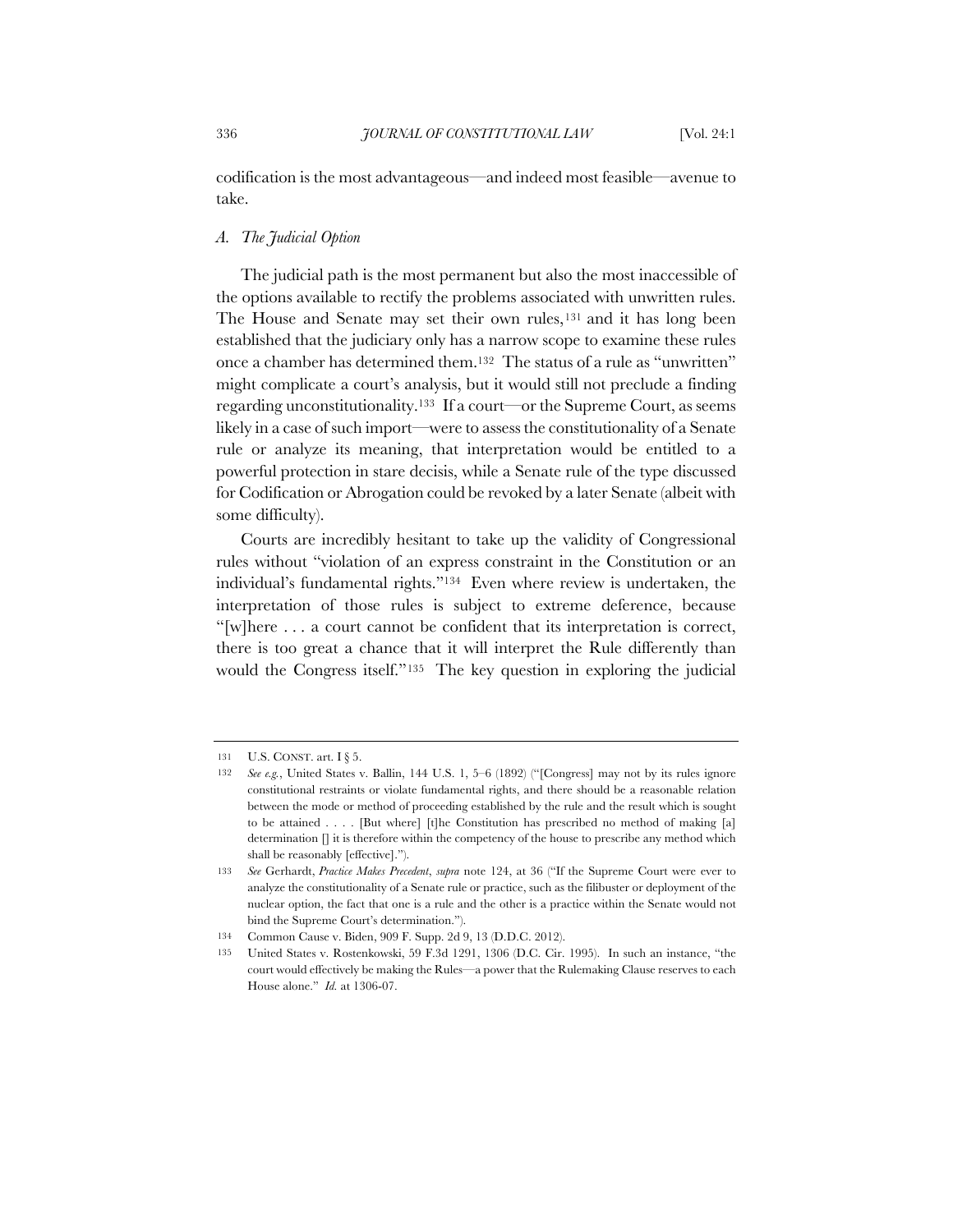option becomes whether the Thurmond Rule or senatorial courtesy defies an "express constraint" in the Constitution.

Certainly, it has been argued that senatorial courtesy violates the *spirit* of the Appointments Clause. The Appointments Clause "is more than a matter of etiquette or protocol; it is among the significant structural safeguards of the constitutional scheme."136 And the purpose of this Clause—to ensure that the President is accountable for the appointment of federal officers137 is undermined if one result of senatorial courtesy is that the "judges of the lower federal courts are actually 'nominated' by Senators while the President exercises nothing more than a veto authority."138 However, there is no *express* constraint in the Constitution. The language of the Nomination Clause and Appointment Clause "clearly meant different things to different framers of the Constitution."139 It is thus unlikely that a court could find any "express constraint" in the language that lays out the Senate's duty of advice and consent that is specific enough to prohibit senatorial courtesy.

There is also a case to be made that the Thurmond Rule undermines constitutional intent. Opponents of the rule have argued that "Section 2, Article 2 does not terminate the Senate's 'advice and consent' function . . . despite any 'Thurmond Rule[]' once it leaves town in July for a month and a half of party conventions and presidential election year campaigning."140 Analysis in the context of the Garland-Gorsuch saga suggested that the rule "implicate[s] a deeper problem of separation of powers" by "refus[ing] to consider any nominee from a particular President with the express purpose of transferring his appointment powers to a successor."141 Again, though, the problem is whether this runs afoul of an *express* constraint. Because the exact effect of 'advice and consent' on this distribution of power "has been disputed almost since the beginning of the Republic,"142 it is hard to know what express constraint a court could seize upon to decide the rule's validity.

<sup>136</sup> Edmond v. United States, 520 U.S. 651, 659 (1997) (internal quotations marks omitted) (citing Buckley v. Valeo, 424 U.S. 1, 125 (1976) (per curiam)).

<sup>137</sup> *Id.*

<sup>138</sup> PALMER, *supra* note 37, at 8 (quoting Robert P. Griffin, *The Broad Role*, 2 PROSPECTUS 285, 289 (1969)).

<sup>139</sup> *Id.* at 1.

<sup>140</sup> Wheeler, *The "Thurmond Rule" and Other Advice and Consent Myths*, *supra* note 122.

<sup>141</sup> Kar & Mazzone, *supra* note 125, at 91.

<sup>142</sup> PALMER, *supra* note 37 (see "Summary").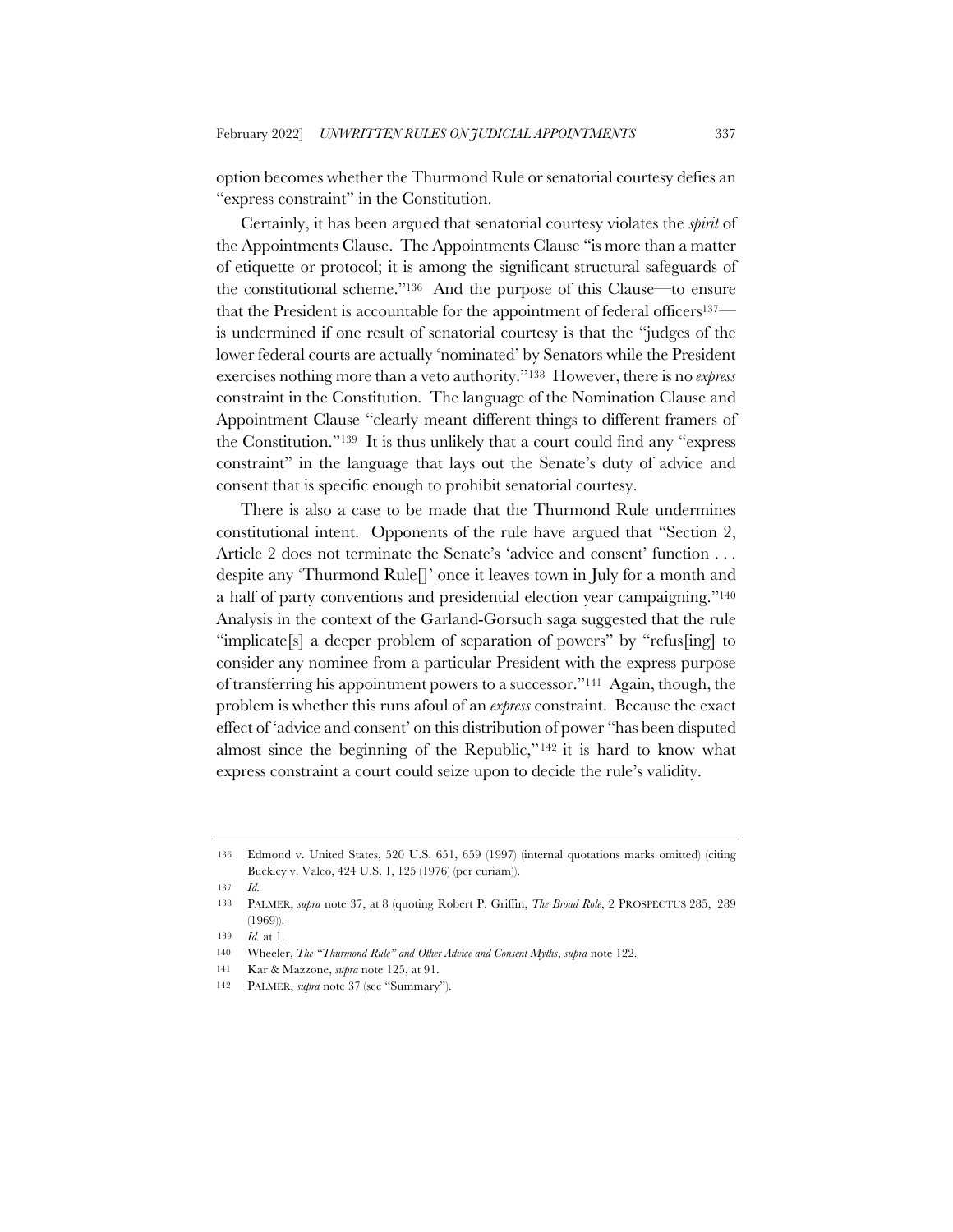The scholars cited above, in analyzing the Garland nomination, argue that departure from longstanding tradition "generates a category of constitutional risk" and that "[l]ongstanding practices can . . . guide constitutional interpretation, particularly on issues relating to the scope of power of the elected branches of government."143 They rely in part on the *Noel Canning* case, which explains that "long settled and established practice is a consideration of great weight" when interpreting "constitutional provisions regulating the relationship between Congress and the President."<sup>144</sup> The problem with this constitutional hook is that, as discussed above, *nothing* about the Thurmond Rule is "long settled." The parties affected by the unwritten rule do not agree on its origins, its name, its function, or even its existence. This makes the prospect of judicial intervention vanishingly small.

A further problem facing potential litigation is standing. While federal courts might be able to consider this type of constitutional question with the right hook, the party seeking to invoke jurisdiction would still bear the burden of demonstrating standing to sue.145 Constitutional challenges must establish an "injury in fact" rather than an abstract or hypothetical harm. 146 Challenges to the appointments process often fail to meet this requirement when brought by citizens.<sup>147</sup> Even challenges to the appointments process by members of the Senate may fail on this ground where the litigant-senator lacks an injury in the form of diminished legislative effectiveness.<sup>148</sup>

<sup>143</sup> Kar & Mazzone, *supra* note 141, at 89–90.

<sup>144</sup> *Id.*; Nat'l Lab. Rel. Bd. v. Noel Canning, 573 U.S. 513, 524 (2014) (quoting The Pocket Veto Case, 279 U.S. 655, 689 (1929)).

<sup>145</sup> Lujan v. Defenders of Wildlife, 504 U.S. 555, 561 (1992).

<sup>146</sup> *Id. a*t 560.

<sup>147</sup> *See, e.g.*, *Ex parte* Levitt, 302 U.S. 633, 633-34 (1937) (per curiam) (dismissing a challenge to the appointment of Justice Black for lack of standing); Cogswell v. U.S. Senate, No. 08-cv-01929-REB-MEH, 2009 WL 529243, at \*8 (D. Colo. Mar. 2, 2009), *aff'd* 353 F. App'x 175, 176 (10th Cir. 2009) (dismissing a generalized grievance against the Senate for the delay in two district court confirmations).

<sup>148</sup> *See* McClure v. Carter, 513 F. Supp. 265, 270 (D. Idaho), *aff'd sub nom.* McClure v. Reagan, 454 U.S. 1025 (1981) (quoting Coleman v. Miller, 307 U.S. 433, 438 (1939)) ("The touchstone [to standing] is whether the legislator's interest in 'maintaining the effectiveness of (his) votes' is sufficient to confer standing to challenge an action impairing that effectiveness."). In *McClure*, the Idaho District Court stated that "[t]o allow members of Congress to change hats, as it were, to plead the unconstitutionality of their own acts before this court on the basis of an argument already debated in the Senate but lost there by vote, would . . . set a dangerous precedent." *Id.* at 271. This suggests that, at the very least, a Senator cannot demonstrate standing to challenge a *confirmed*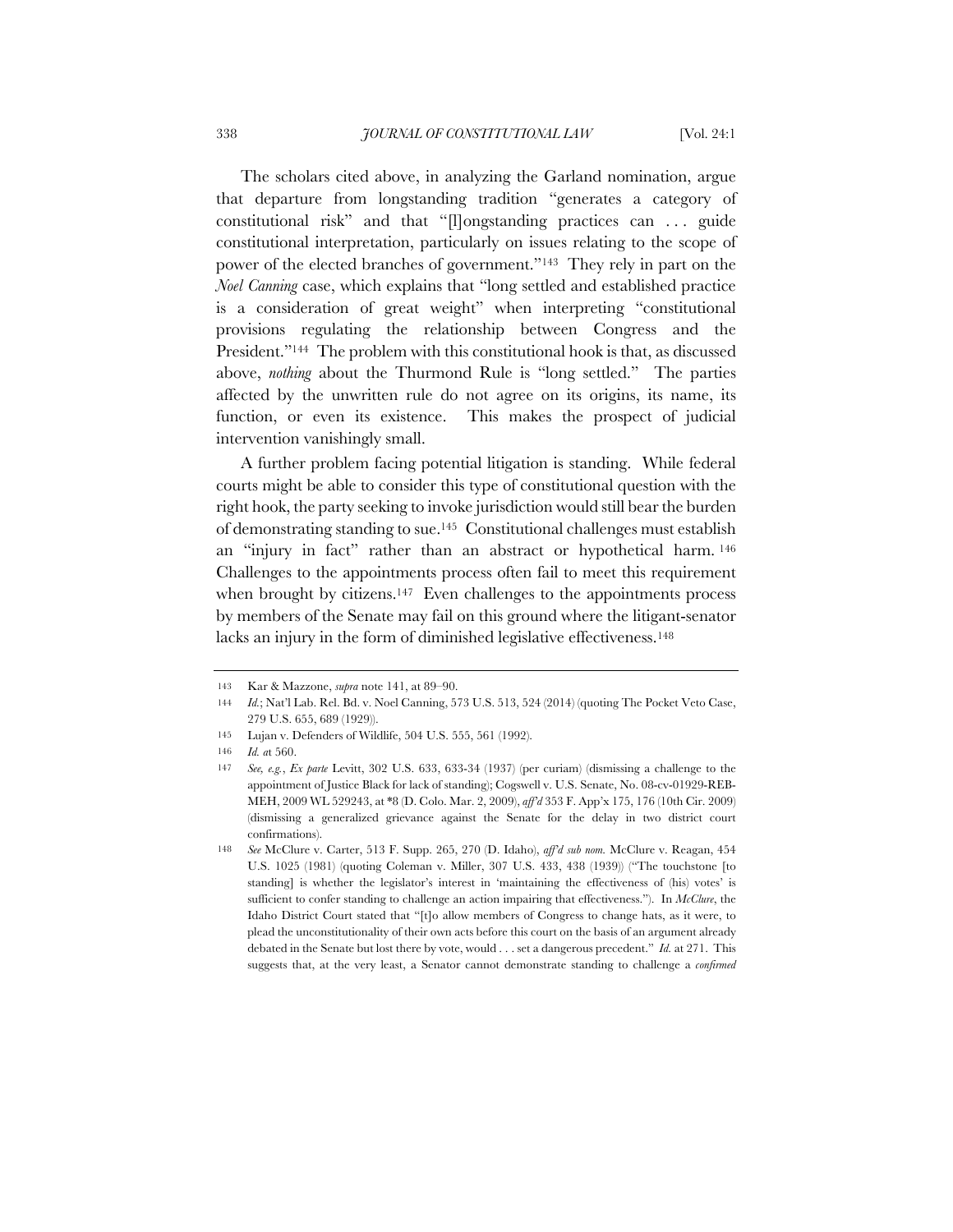At least two suits were brought regarding the use of the Thurmond Rule against the Garland nomination, but those suits (brought by individual citizens) were both dismissed for lack of standing and neither reached consideration on the merits.149 A later suit seeking to enjoin the replacement of Justice Ginsburg (and to install Judge Garland in the vacancy) was also dismissed for lack of standing because it expressed no "particularized" injury. 150 It is unclear what type of particularized injury a citizen—or, indeed, a senator—would have to show to reach the merits in such a case.

Finally, the courts cannot simply decide on the "proper" method of conduct in the appointments process. The judiciary's "role to play" in the determination of Congressional rules is limited to evaluating whether the rules are "constitutionally infirm" or could be "manipulated beyond reason."151 A federal court will not decide lawsuits that ask it to impose judicially-formulated rules of conduct on the legislative branch in a vacuum.152 The result is that if the courts cannot address the Thurmond Rule or senatorial courtesy through the lens of an "express constraint," they are unlikely to address the unwritten rules at all.

#### *B. Codification*

Codification of the Thurmond Rule or senatorial courtesy would not solve problems associated with the substance of the rules, but would rectify the many issues that derive from their unwritten nature. Codification refers here specifically to the creation of a new Standing Rule of the Senate, rather than the more easily achievable (and more easily reversible) introduction of a committee policy or use of a procedural workaround, either of which might temporarily accomplish the same goal. Codification of this sort could concretely answer the four questions discussed above, and remove much of

nominee, although it is unclear how this would apply to a nominee who did not receive confirmation proceedings.

<sup>149</sup> Michel v. McConnell, 217 F. Supp. 3d 269, 270 (D.D.C. Nov. 17, 2016), *aff'd* 664 F. App'x 10 (D.C. Cir. 2016); Kimberlin v. McConnell, No. GJH-16-1211, 2016 WL 8667769 (D. Md. June 3, 2016), *aff'd* 671 F. App'x 128 (4th Cir. 2016).

<sup>150</sup> Silas v. Trump, No. CV 20-8674-JFW(AGRx), 2020 WL 6054913, at \*3 (C.D. Cal. Oct. 9, 2020).

<sup>151</sup> Michel v. Anderson, 817 F. Supp. 126, 138–40 (D.C. Cir. 1993).

<sup>152</sup> *See* United States *ex rel.* Joseph v. Cannon, 642 F.2d 1373, 1385 (D.C. Cir. 1981) (declining to "develop rules of behavior for the Legislative Branch" without a "discernable legal standard or . . . a congressional policy determination").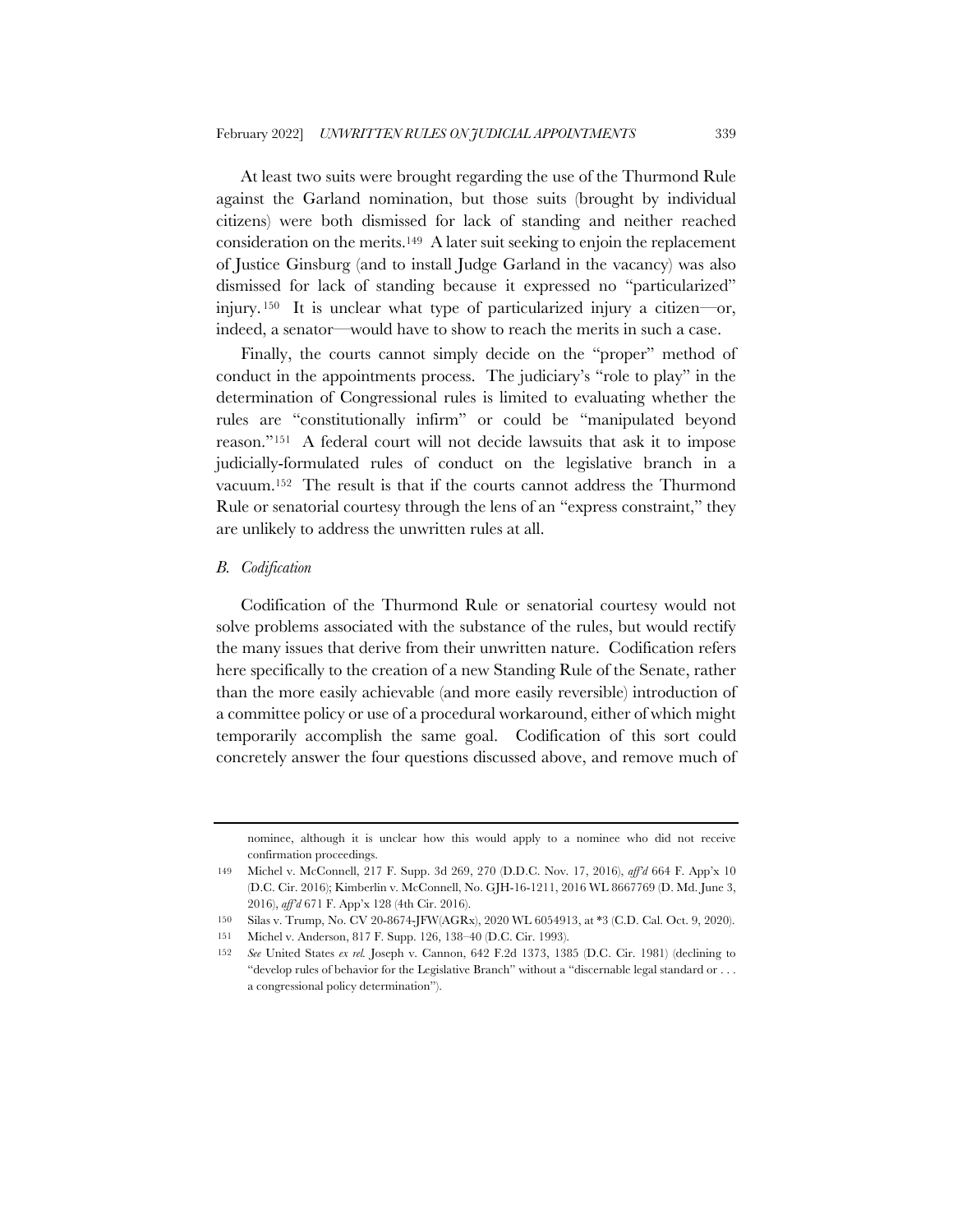the unpredictability and partisan capriciousness that accompanies the unwritten rules.

The codification of Senate rules has been advocated for since the early days of the republic, when John Adams' "'inconsistent and subjective manner while presiding" led Thomas Jefferson to call for the Senate's governance "by 'some known system of rules [so] that [the presiding officer] may neither leave himself free to indulge caprice or passion, nor open to the imputation of them.'" 153 Former Senate Parliamentarian Floyd Riddick was an advocate of codification, and noted that he hoped to someday "tak[e] all of the body of [Senate precedent] and put[] it in the rules."<sup>154</sup>

Codification of previously unwritten or informal Senate rules is not unprecedented. Senate Rule XIX, for example, was added to entrench the Senate's policy of respectfulness among its members. Although Jefferson's Manual of Parliamentary Practice long implored senators to remain civil during debate, no formal rule about civility was installed until 1902, when a provision was added to Rule XIX in the wake of a fistfight between the two senators from South Carolina.<sup>155</sup> Rule XIX's new provision prohibited any senator from imputing to another sitting senator "by any form of words" conduct unbecoming of the office.156 This rule is still on the Senate books, and has been enforced as recently as 2017.157

<sup>153</sup> Michael A. Macchiarola, *Constitution Over Comity: Toward Ensuring that the Senate's Advice and Consent Power Does Not "Take a Seat" to the Opportunistic Use of Senate Rules*, 58 SANTA CLARA L. REV. 295, 305 (2018) (quoting THOMAS JEFFERSON, A MANUAL OF PARLIAMENTARY PRACTICE FOR THE USE OF THE SENATE OF THE UNITED STATES 5 (2d ed. 1812)).

<sup>154</sup> Interview by Donald A. Ritchie with Floyd M. Riddick, *supra* note 5.

<sup>155</sup> THOMAS JEFFERSON, A MANUAL OF PARLIAMENTARY PRACTICE FOR THE USE OF THE SENATE OF THE UNITED STATES § XVII (1801); *see* Louis Jacobson, *Did Elizabeth Warren Break the Rules? Plus 5 Other Questions About Rule 19*, POLITIFACT (Feb. 8, 2017), https://www.politifact.com/article/2017/feb/08/did-elizabeth-warren-break-rules-plus-5-otherques/ [https://perma.cc/HDE3-LZHH] (explaining the history of the rule).

<sup>156</sup> S. Res. 285, 113th Cong. Rule XIX (2013) (enacted).

<sup>157</sup> This rule was invoked most recently against Senator Elizabeth Warren when she spoke out against the nomination of then-Senator Jeff Sessions for Attorney General. Paul Kane & Ed O'Keefe, *Republicans Vote to Rebuke Elizabeth Warren, Saying She Impugned Sessions's Character*, WASH. POST (Feb. 8, 2017), https://www.washingtonpost.com/news/powerpost/wp/2017/02/07/republicansvote-to-rebuke-elizabeth-warren-for-impugning-sessionss-character/ [https://perma.cc/ALV8- HL2A]. The motives for its enactment and its exercise aside, the fact that this provision existed as a formal rule rather than an informal one allowed the presiding officer to silence Senator Warren via procedural vote, rather than creating several rounds of debate as an unwritten rule might. Whether or not this outcome is normatively desirable, the rule was procedurally effective.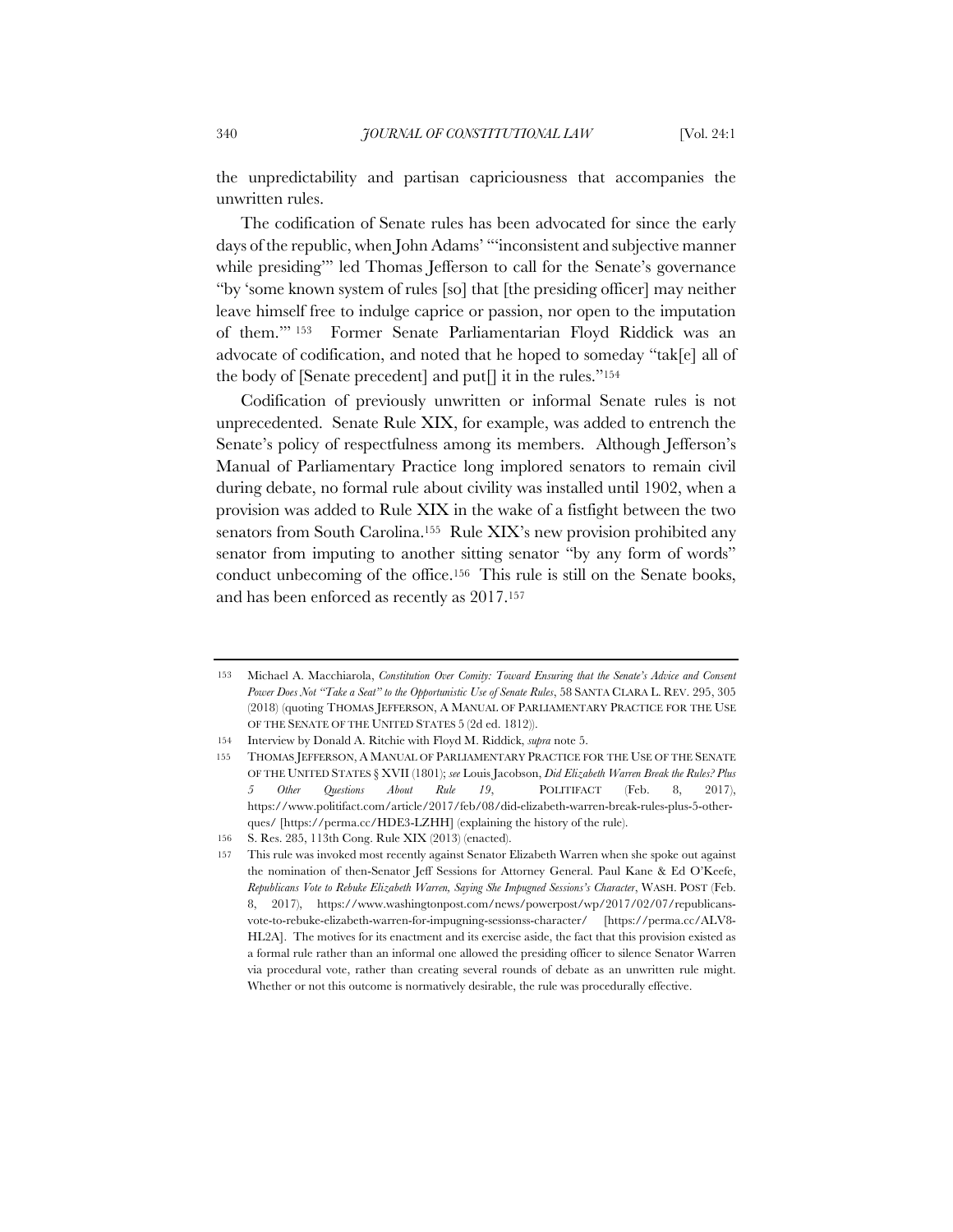The central hurdle to codification is the Senate rulemaking process. Technically, amendments to the Standing Rules require only a simple majority.158 Practically, though, a proposed rule would have to *reach* a vote in the Senate, which would require a cloture motion. A cloture motion on rulemaking requires the approval of two-thirds of Senators "present and voting," a much more demanding threshold.159 The bottom line is that codification would require a substantial coalition within the senate—as many as 67 senators, depending on attendance. This is not impossible to achieve, but it means that any proposed Rule would have to be highly agreeable to both parties. This makes codification difficult, but demonstrates its merits as well—the process of hammering out a compromise proposal could result in a clearer and less malleable rule.

In regard to senatorial courtesy, one perspective holds that "[g]reater standardization in the process, . . . along with procedural changes to bring senatorial courtesy more in line with constitutional design[,] is both possible and desirable."160 This view advocates for codification because reforms from outside the Senate exhibit a "complete lack of any effective enforcement mechanism . . . because the [reformer] lacks authority to change procedural rules of the Senate."161 Codification could formalize senators' authority over district court appointments, resolve the question of circuit courts, and remove Supreme Court nominations from the ambit of senatorial courtesy entirely.162

Indeed, codification would allow the Senate to declare that senatorial courtesy exists, to say whether it is mandatory on the Senate (or whether blue-slip policy is mandatory on the Judiciary Chair), and to define which senators may raise the objection on which nominations, and how. This would answer the four practical questions and—by eliminating a senator's ability to deviate from the rule—potentially diminish the political consequences as well. While there might be partisan opposition to the *terms* of the codification, the long-standing nature of the rule decreases the likelihood of opposition to its formalization in general.

<sup>158</sup> WALTER J. OLESZEK, CONG. RSCH. SERV., R44395, AMENDING SENATE RULES AT THE START OF A NEW CONGRESS, 1953-1975: AN ANALYSIS WITH AN AFTERWORD TO 2015 5 (2016).

<sup>159</sup> *Id.*

<sup>160</sup> Sharp, *supra* note 30, at 774.

<sup>161</sup> *Id.* at 779.

<sup>162</sup> *Id.*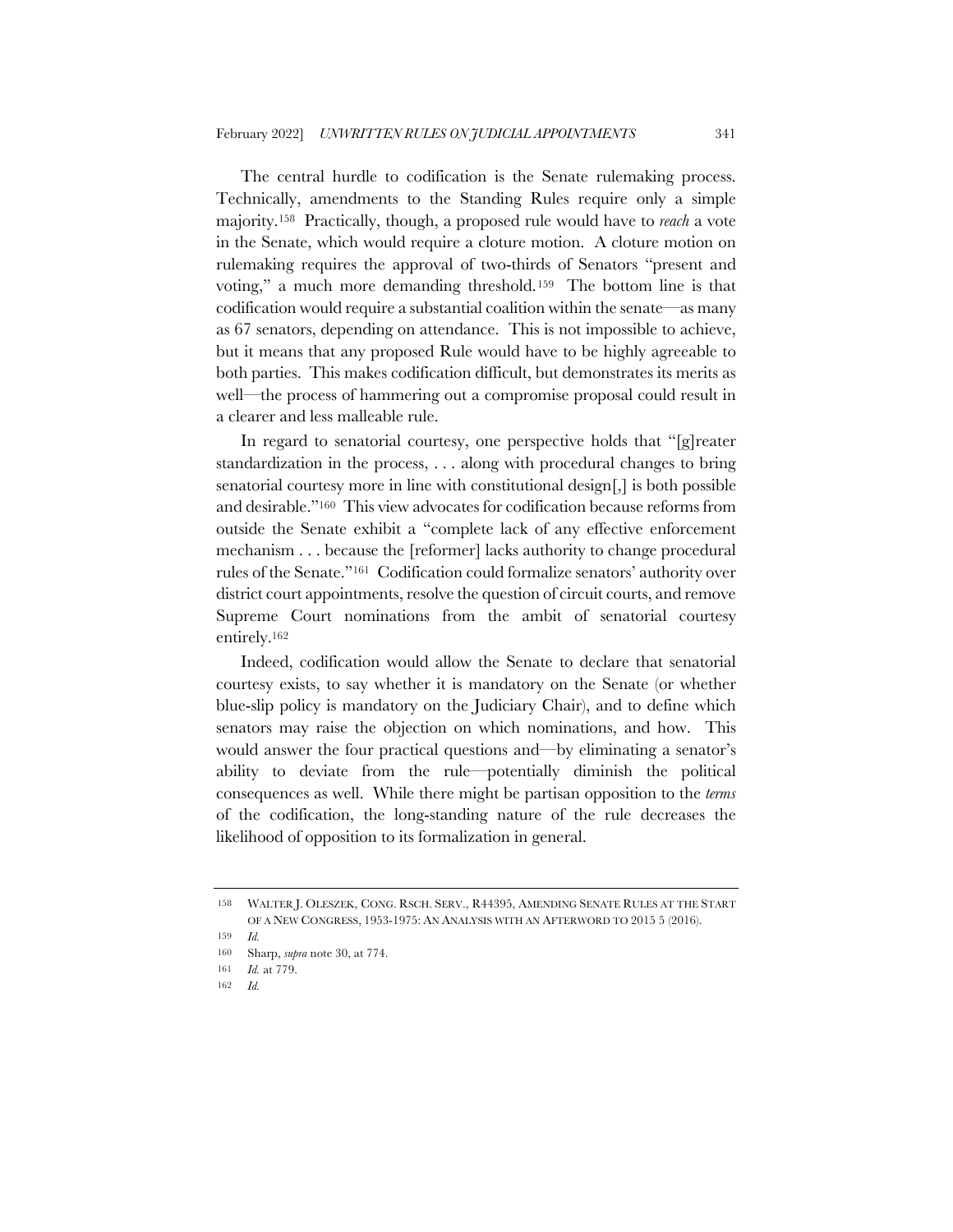A similar solution has been proposed for the Thurmond Rule. Codification of the Thurmond Rule "as a formal chamber stipulation" might rectify the Rule's problems by laying out "relevant parameters that Democrats and Republicans do not 'redefine' over succeeding presidential election years." 163 Codification would require a clear definition of the Thurmond Rule, obvious and undisputed deadlines, and specification of the particular vacancies to which the Rule applies.164 It seems, however, that given the consistent back-and-forth regarding the very *existence* of the Thurmond Rule, it may be more difficult to find the necessary coalition to codify the Rule at all, regardless of terms. If the parties cannot agree to the rule's existence, it will be impossible to set it down in written form.

#### *C. Abrogation*

The third possible solution is abrogation. Abrogation would solve the problems of unwritten rules by declaring once and for all that the rule cannot be enforced, and thus imposing a duty on the Senate to act on nominations in the absence of some other impediment. This solution would eliminate the practical issues of unwritten rules at the first question, by declaring that the alleged rule does not exist. Abrogation would mitigate the political consequences of the unwritten rules by forcing deviation by all senators, in which case the impetus for sanctions would be totally removed because all ability to comply has been removed. Abrogation, however, would require a total renunciation by both parties of the power to exercise these rules, and given the effect of majority power on the exercise, it is unlikely that a majority party would be willing to lend abrogation the necessary support.

Abrogation is less likely for senatorial courtesy than for the Thurmond Rule, because senatorial courtesy is such a longstanding and stable custom. For the Thurmond Rule, abrogation has been advocated as a solution that "duly honors constitutional phrasing and respects voters' choices . . . by permitting the chief executive to nominate and senators to carefully advise and consent . . . across the full terms of the President and senators."165 Even in proposing this solution, however, the advocates recognize its difficulties. The central difficulty arises from "a Senate majority [that] will probably

<sup>163</sup> Tobias, *supra* note 26, at 2008.

<sup>164</sup> *Id.* at 2009.

<sup>165</sup> *Id.* at 2007.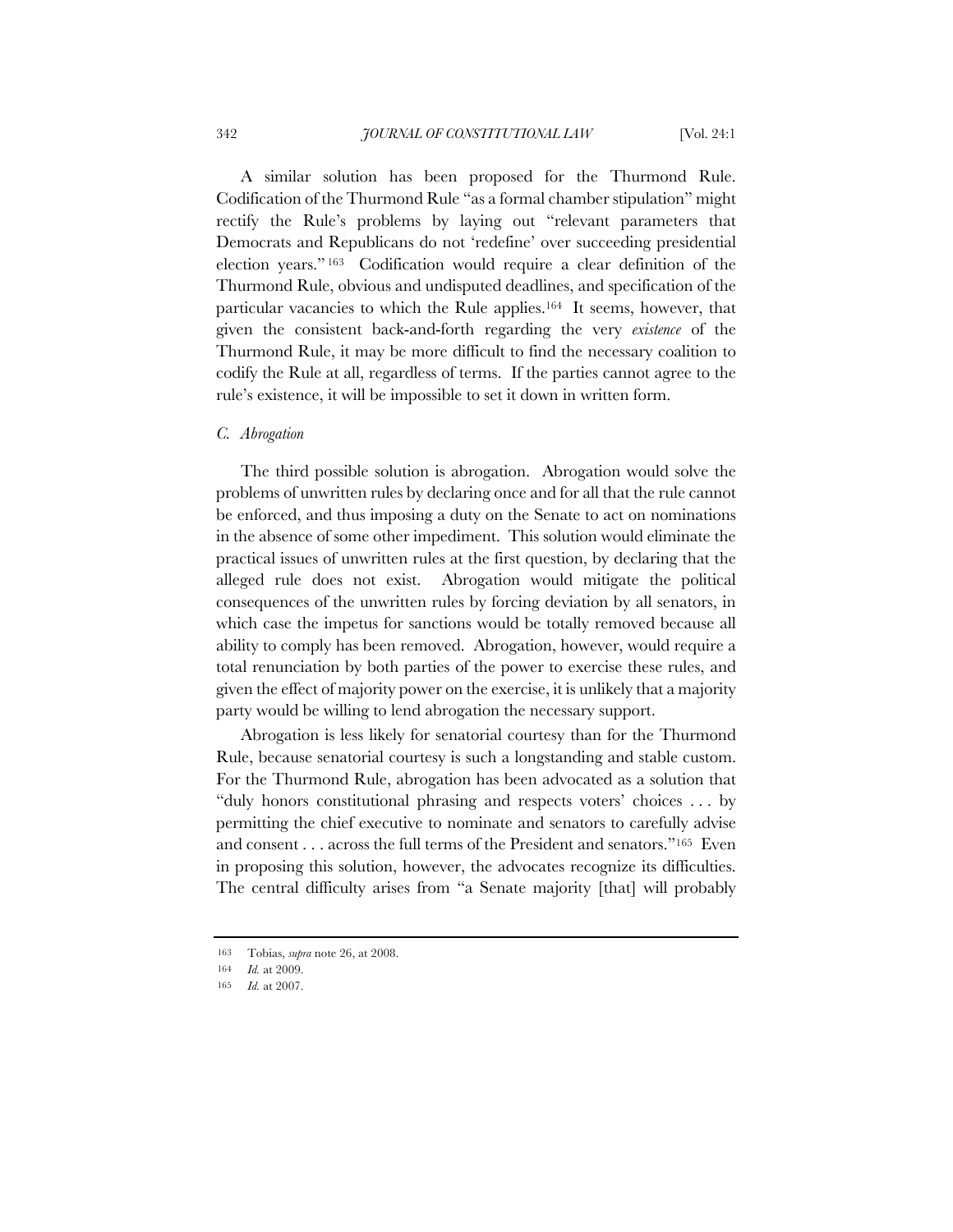oppose this initiative," considering it "a unilateral disarmament" or an unrealistic, draconian measure.166

It is not just Senate opposition that would make abrogation difficult, either. The abrogation would be readily skirted and almost impossible to enforce. While an abrogation would prevent the majority from halting confirmations on the basis of the time remaining in a president's term, there are numerous other avenues available if a party wished to circumvent that abrogation. The majority could simply draw out the advice and consent process over the final year to such an extent that the result is a minimal number of successful appointments. They could simply reject each nominee upon consideration. Or, assuming that senatorial courtesy remains in some form, the majority could withhold blue-slips or discover "personally obnoxious" attributes of the nominees who are considered.

The enforcement of this abrogation would be nigh on impossible. The majority is unlikely to penalize its own members for adhering to the abrogated rule. Given the reluctance of courts to adjudicate the rules of the Senate, much less dictate them, it would be difficult to have a challenge taken up for judicial review. Even if such a challenge was considered, the courts might be reluctant to make a ruling that would effectively result in the confirmation or rejection of an appointee. The sum of these impediments is that abrogation is not necessarily a realistic solution, even if the political obstacles could be avoided.

### **CONCLUSION**

This essay has addressed the history, effects, and desirability of unwritten rules in the appointments process, as well as potential avenues for reform. Senatorial courtesy and the Thurmond Rule both have the potential for substantial effect on the Senate's conduct in advice and consent. Senatorial courtesy may serve as a cudgel to defeat specific nominations, while encouraging consultation with home-state senators by the executive. The Thurmond Rule, when applied, totally prevents confirmation after a certain stage in an election year.

The unwritten nature of these rules makes them susceptible to significant political and practical consequences, not unlike those seen with baseball's

<sup>166</sup> *Id.* at 2008.